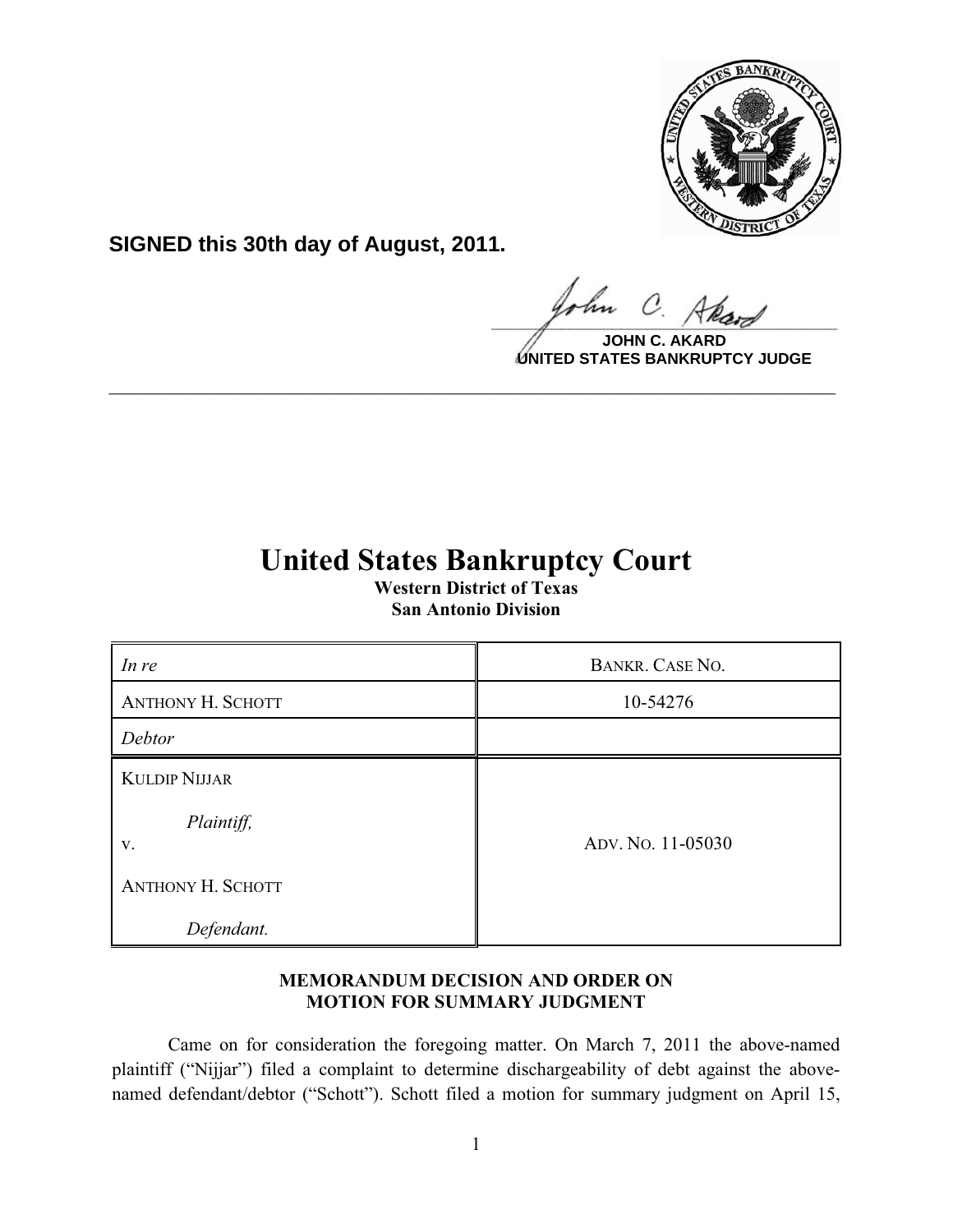2011. The parties subsequently filed several rounds of pleadings, including objections and motions to strike summary judgment evidence. This decision addresses and resolves Schott's Motion for Summary Judgment (Docket No. 5) as well as Schott's Objection and Motion to Strike (Docket No. 14) and Motion to Strike Surreply and Objection to Motion for Leave (Docket No. 19).

#### *The Pleadings*

#### 1. Nijjar's Complaint to Determine Dischargeability of Debt

On April 7, 2011, Nijjar filed a complaint against Schott to determine the dischargeability of debt pursuant to sections 523(a)(3)(B), (a)(2), (a)(4) and (a)(6) of the Bankruptcy Code. Nijjar filed the complaint as an unscheduled creditor under section  $523(a)(3)(B)$ . The facts alleged in Nijjar's complaint are as follows:

In 2007, Nijjar and Schott entered into a contract for the development of certain property in Austin, Texas known as 6403 West Courtyard. Nijjar was to purchase the property, and Schott was to develop it in accordance with certain specifications. Nijjar maintains that Schott induced Nijjar to borrow considerable funds to purchase and develop the property by representing to Nijjar that any development would be in accordance with certain specifications agreed to in advance by the parties. Nijjar further maintains that Schott either failed to disclose the existence of an easement on the property that materially affected the costs of construction or failed to disclose the impact of the easement on the intended building specifications. Nijjar argues that Schott was intimately familiar with the property, as Schott owned the adjacent property at 6401 West Courtyard and had developed other properties in the area.

Nijjar asserts that he relied on Schott's representations regarding the property and the planned development in entering into the contract with Schott and in obtaining lender approval for the development of the property. Nijjar further states that his lender (IndyMac) originally approved the construction loan in accordance with the original specifications provided to the lender. Due to Schott's alleged misrepresentations and omissions regarding the existence of an easement, and the impact the easement would have on construction costs, Nijjar asserts that the cost of construction increased, preventing Nijjar from being able to complete the project in accordance with the specifications originally submitted to his lender. Nijjar states that because of this un-anticipated increase in costs, the lender denied Nijjar further access on his loan and ultimately foreclosed on the property.

On July 7, 2008, Schott filed suit against Nijjar and other defendants in state court for, among other things, breach of contract in connection with this development deal. Nijjar filed a counterclaim against Schott alleging, among other things, common law fraud, fraud in a real estate contract and violation of the Texas Deceptive Trade Practices Act ("DTPA"). Schott filed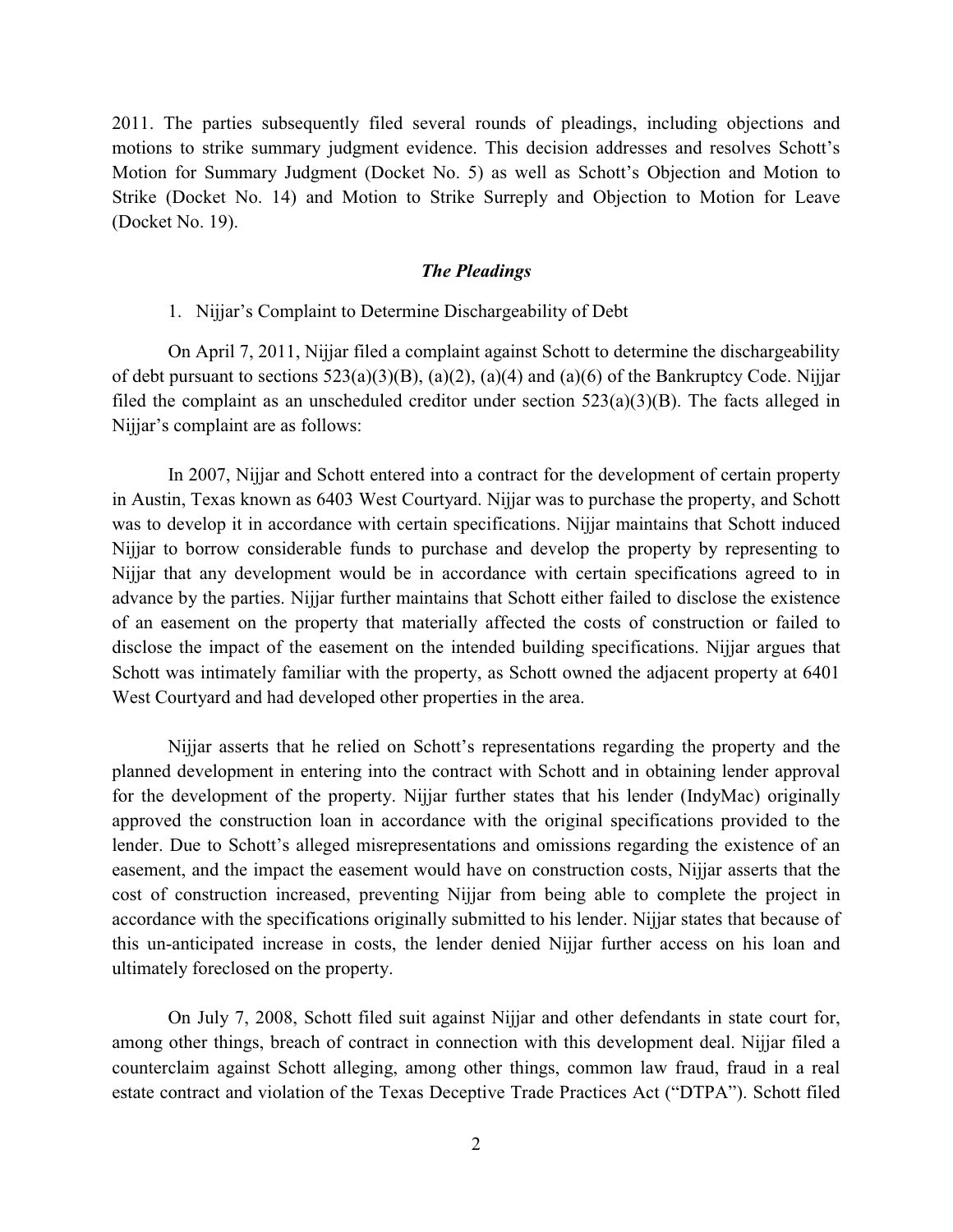for Chapter 11 on November 1, 2010, but he failed to notify Nijjar of his bankruptcy filing and failed to list Nijjar on his creditor matrix and schedules. Nijjar states that he did not become aware of Schott's bankruptcy filing until February 18, 2011. The court remanded the state law causes of action between Schott and Nijjar; only Nijjar's complaint to determine the dischargeability of debt is now before this court.

2. Schott's Motion for Summary Judgment

On April 15, 2011, Schott filed an answer to Nijjar's complaint and a motion for summary judgment. Schott requested summary judgment on Nijjar's non-dischargeability claims as well as all of Nijjar's underlying, remanded, state law claims against Schott. Because the state law claims have been remanded, this court will only address Schott's request for summary judgment with respect to Nijjar's non-dischargeability claims.

Schott's motion for summary judgment rests on the following underlying facts, as laid out by Schott: In April, 2007, Nijjar contracted with Schott's construction company, Reaching New Heights ("RNH"), to build a custom home that RNH had previously designed for the site. RNH had the building under contract and had paid \$125,000 to the developer toward the purchase price for the site. Nijjar was to pay RNH \$300,000 as a down payment on the project.

RNH had also obtained a survey of the property and had hired an architect to design the plans for the property. The architect prepared a footprint of the home on the lot. The footprint prepared by the architect did not encroach on any easements or set back lines. Schott maintains that the home could have been built as designed without encroaching on any easement.

Schott states that, in order to provide proof of the \$300,000 down payment to his lender, Nijjar removed \$100,000 from his bank account, obtained a cashier's check in that amount, and then re-deposited the money into his account. Schott asserts that Nijjar did this three times, providing copies of the checks to Nijjar's lender as proof that Nijjar had provided Schott with the down payment. Schott maintains that Nijjar stated that he would overnight the three checks to the title company. Schott further states that Nijjar admittedly failed to send the check as promised, allegedly on the advice of his mortgage broker. Nijjar never paid Schott the \$300,000 down payment. Nonetheless, the closing on the property went forward as scheduled, and, per the lending instructions from Nijjar's lender, RNH assigned the building site to Nijjar.

Schott asserts that Nijjar signed numerous documents at closing acknowledging the existence of the easement on the lot. Nijjar also signed the construction loan agreement in which Nijjar agreed that the agreement represented the complete agreement between the parties and that Nijjar had not been induced to enter into the agreement by any representations. Schott further states that the contract acknowledges that Nijjar is an experienced real estate investor.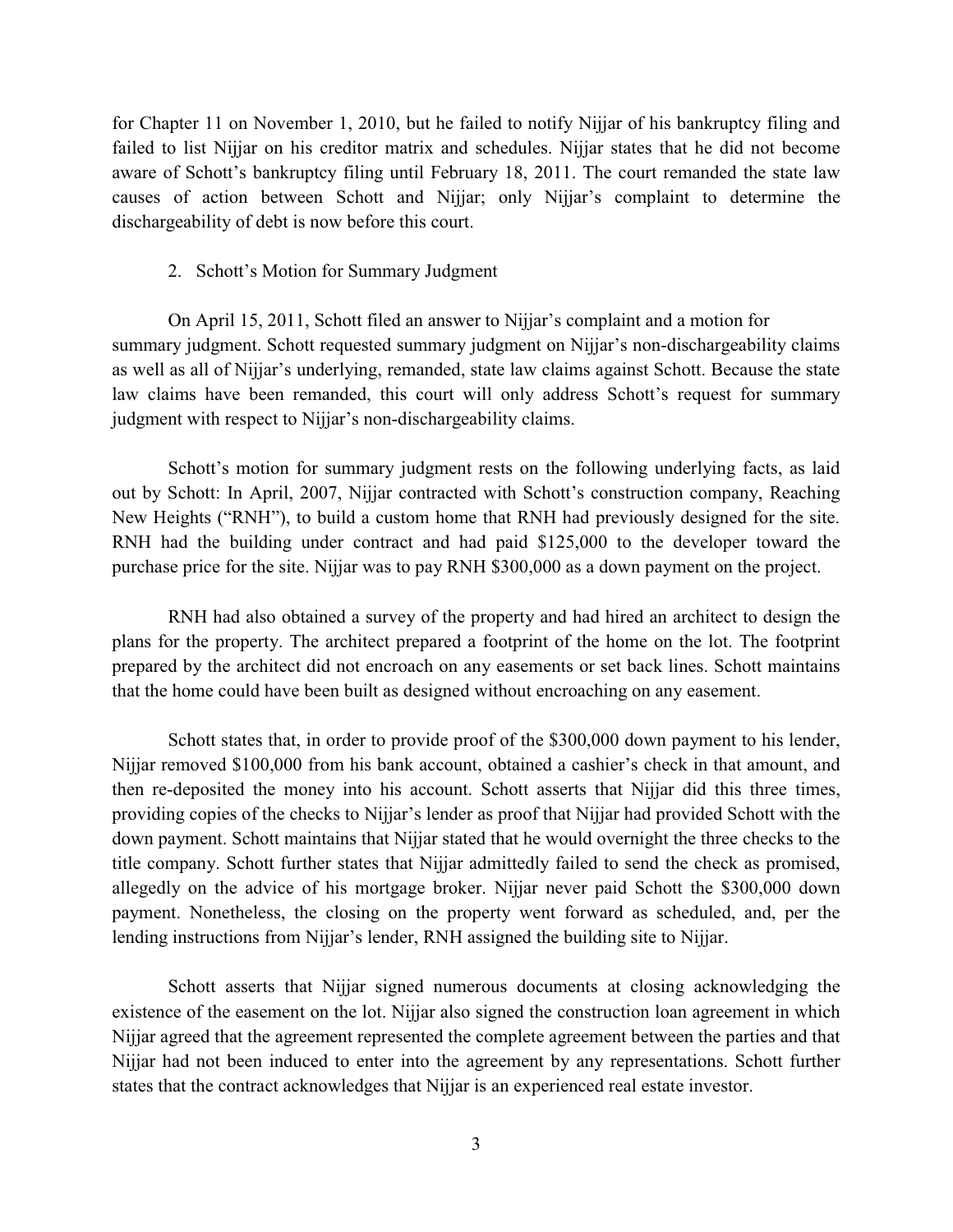Schott states that RNH paid all the costs of engineering, surveying and designing the project. After closing, RNH repeatedly requested that Nijjar send the \$300,000 down payment, and on July 31, 2007, RNH sent a demand letter to Nijjar after Nijjar continued to refuse to send the down payment. After closing, Schott states that RNH paid for a redesign of the home to accommodate a change requested by Nijjar. Nijjar wanted to add a pool to the site which had not been included in the original specifications. RNH paid for the re-design, permitting and engineering costs in an effort to satisfy Nijjar and make the deal work. Ultimately, on July 7, 2008, RNH and Schott filed suit against Nijjar for breach of contract, fraud, tortious interference with contractual relationship, conspiracy and negligent misrepresentation. Thereafter, Nijjar filed counterclaims against Schott and RNH for fraud, breach of contract and violation of the DTPA.

With respect to Nijjar's section  $523(a)(2)(A)$  and  $(a)(6)$  claims, Schott maintains that the undisputed facts show that Nijjar has no evidence, or insufficient evidence, to establish the required elements for these non-dischargeability claims. Schott's motion for summary judgment makes reference to several pieces of summary judgment evidence; that evidence is discussed below.

Schott succinctly characterizes Nijjar's complaint as being based upon the following assertions: 1) "Schott failed to disclose the existence of an easement (or the impact of the easement on the intended building specifications)"; and 2) "Schott materially misrepresented that any development would be in accordance with certain specifications agreed to in advance by [the] parties." (Mot. Sum. J., p. 13.) Schott maintains that Nijjar has failed to establish the existence of a false representation as a matter of law.

First, regarding Nijjar's assertion that Nijjar was not aware of the existence and location of the public utility easement on the lot, Schott points to the following evidence to establish the absence of any genuine issue of material fact with respect to Nijjar's knowledge and awareness of the easement: 1) the survey and architectural footprint of the home (Ex. 6), the surveyor's field notes (Ex. 21), Declaration of Covenants, Conditions and Restrictions (Ex. 14), the Deed conveying the property to Nijjar (Ex. 13), the Title Policy provided by Alamo Title (Ex. 15), and the budget for the project that was provided to Nijjar's lender (Ex. 22).

Exhibit 6, the survey and architectural footprint of the home, shows the existence of the easement. Similarly, Exhibit 21, the surveyor's field notes, also establishes the existence of the easement. Exhibit 13, the deed conveying the property to Nijjar, makes only a general reference to 1) "[v]isible and apparent easements and all underground easements, the existence of which may arise by unrecorded grant or by use," and 2) [e]asements, rights-of-way, and prescriptive rights, whether of record or not…;" as listed exceptions to the deed. Exhibit 14, the Declaration of Covenants, Conditions and Restrictions, also mentions drainage and conservation easements. The declaration provides various restrictions on the use of such easements and states that each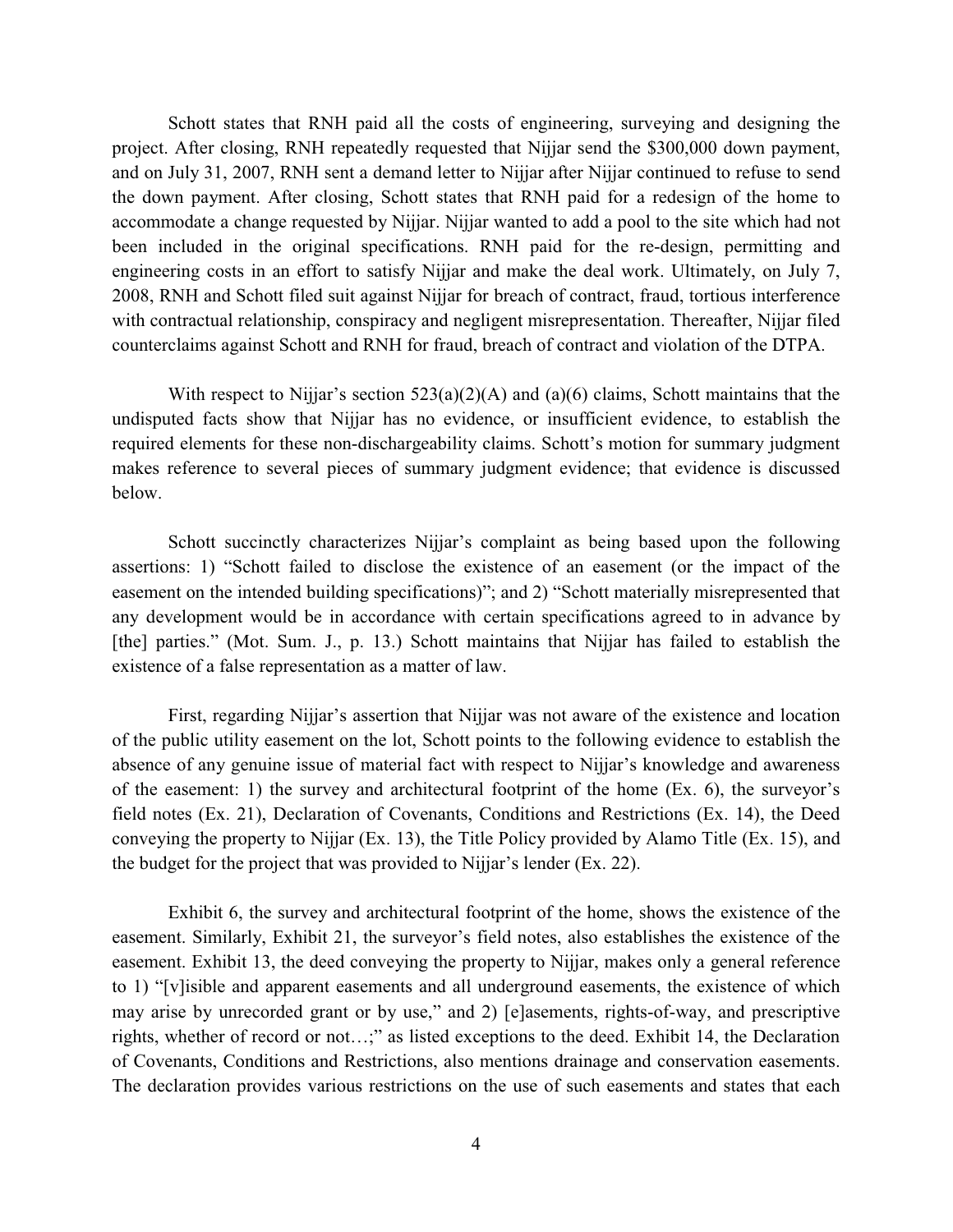owner covenants to provide easements for drainage and water flow "as the contours of land and the arrangement of improvements approved by the architectural committee require." The declaration itself does not provide any specific information regarding the locations of such easements within the subdivision; it does, however, reference the easements as "shown on the plat" attached to the declaration. Exhibit 15, the Alamo Title Policy, includes various drainage and public utility easements along various specific property lines, "as recorded in Volume 86, Page 155D, Plat Records of Travis County, Texas" as listed exceptions to coverage. Finally, Exhibit 22, which Schott represents constitutes the "plans and specifications" for the project (Mot. Sum. J., p. 15) does not reference the easement. Furthermore, this exhibit does not appear to constitute the "plans and specifications" for the project. Rather, Exhibit 22 appears to be the budget for the project. This budget is also reflected in Exhibit 5 to Schott's Reply, wherein Schott correctly describes the document as a "budget," not as plans and specifications.

Second, regarding Nijjar's assertion that the home could not have been built in accordance with the original specifications agreed to by the parties, Schott states:

There is no evidence that the project was halted due to the easement. In fact, the project could have been completed as agreed upon in the contract and pursuant to the architectural plan RNH provided well in advance of closing. These plans were prepared by a licensed architect who utilized the survey prepared by a licensed surveyor in order to accurately depict the easements and set back lines. If the location of the easement had actually prevented the home from being built, the architect or surveyor would be responsible, not the building contractor. Schott already had a home designed by an architect and this original plan was the plan submitted to the lender. Nijjar wanted a change. That is contemplated in the construction contract. However, Nijjar specifically acknowledges that any costs due to changes would be absorbed by him. Further, Nijjar agrees to hold RNH harmless.

(Mot. Sum. J., p. 15-16.) Schott references the construction contract, Exhibit 8, in support of this argument. The construction contract does anticipate that the owner may make changes to the plans and specifications and that the cost of such changes shall be borne by the owner. This evidence does not address the issue of whether a pool was anticipated or included in the original plans.

Finally, regarding Nijjar's assertion that Schott knew of the existence of the easement and the impact it would have on the construction costs, but failed to disclose that information to Nijjar, Schott states:

Nijjar decided after closing that he wanted a pool that was not included in the original plans submitted to the lender. RNH demanded the \$300,000 down payment to begin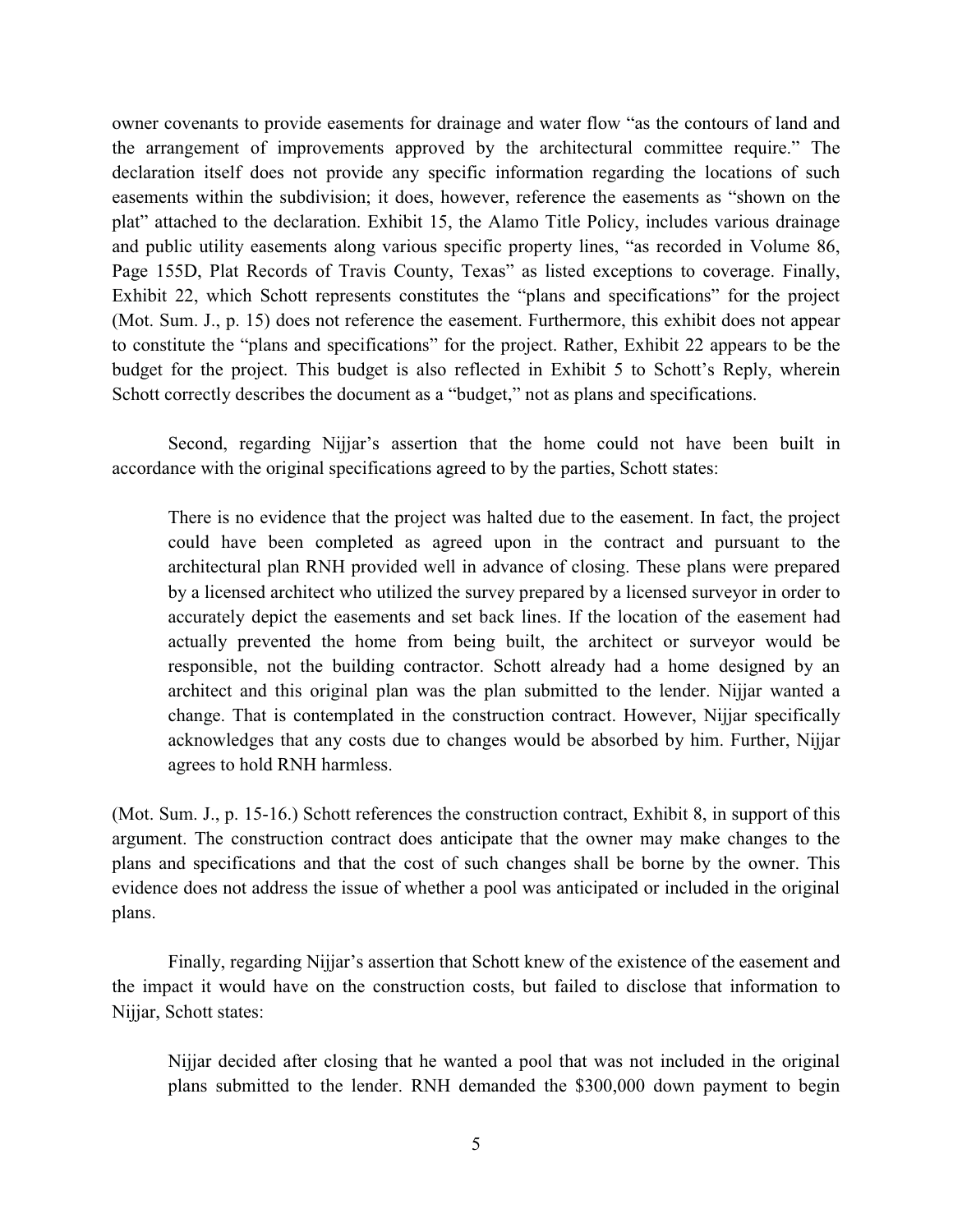construction pursuant to the contract. Nijjar refused and RNH spent months attempting to resolve the matter outside the Courts. In good faith, RNH even paid additional money to have changes made to the plans after closing to satisfy Nijjar's request. Ultimately, RNH had to file suit.

Nijjar's claims that Schott was intimately familiar with the property are unfounded. RNH owned the adjacent lot but it had completely different easements and it had not begun construction on the adjacent lot and had no experience in that Subdivision. The parties agreed in the construction contract that they were both experienced real estate investors.

Nijjar's claim that he did not know of an easement on the property is groundless and made in bad faith. Further, the easement did not interfere with the project and [Nijjar] has no evidence to support that contention. There is insurmountable evidence that the home as designed and submitted to the lender for approval could have been built. A surveyor established the easement and an architect designed the home on the lot. If there has been an issue with an easement, one of those professionals would be liable, not Schott.

Moreover, Nijjar's own discovery responses take an inconsistent position to his claim that Schott induced him into a contract. Nijjar states that the contract was annulled and that is why he did not pay the down payment. As such, he should not be heard to claim he was induced into the same contract.

(Mot. Sum. J., pp. 16-17.) Schott supports these assertions by referencing Exhibit 3 to his motion for summary judgment—an affidavit executed by Schott wherein Schott states, among other things, that: 1) he had never before built a home in the subdivision at issue here; 2) he had no knowledge of the easement on 6403 West Courtyard other than what was shown in the survey; 3) Schott retained an architect in 2006 to design the home; 4) Schott also retained a surveyor to aid the architect in designing the home; 5) the architect made sure that the home, as designed, would not encroach on any easement; 6) the home was not designed with a swimming pool; 7) the original budget submitted to Nijjar's lender shows that a pool was not included in the original plans; 8) Nijjar requested that a pool be added to the plans after the closing had taken place and submitted a revised budget that included those costs; 9) to accommodate Nijjar's request to add a pool, RNH redesigned, engineered and permitted the home at its own expense; and 10) after RNH performed this additional work, Nijjar failed to turn in the draws on the construction loan as promised. Schott also supports the above assertions by referencing Exhibit 23 to his summary judgment motion—Nijjar's discovery responses—wherein Nijjar states that the purchase contract between Schott and Nijjar (which contained the requirement that Nijjar make a \$300,000 down payments) was annulled because Nijjar ultimately purchased the property directly from the developer. This exhibit speaks to Schott's breach of contract counterclaim against Nijjar, but it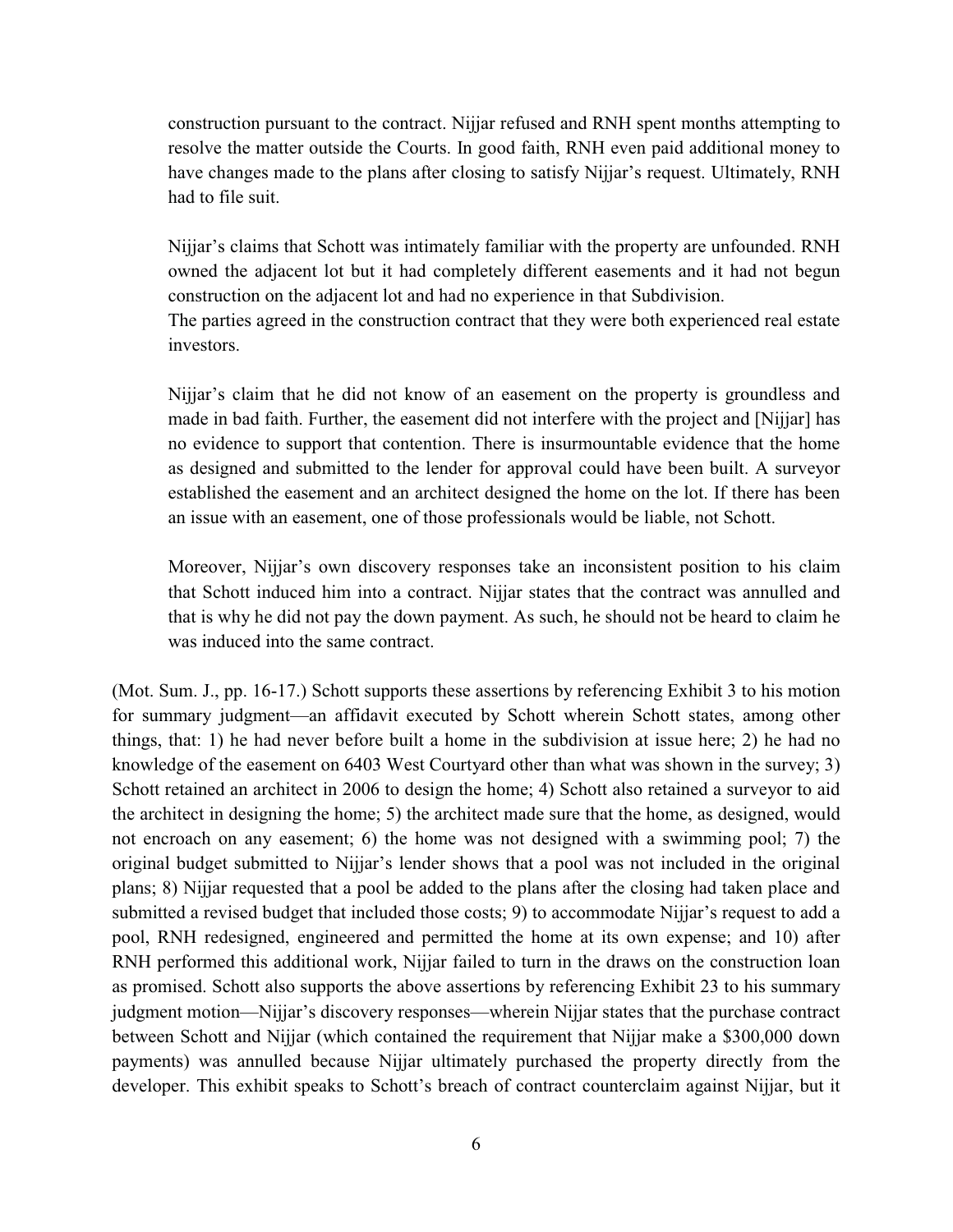does not speak to the issue of whether and/or when the construction of a pool may have been contemplated by the parties.

In sum, Schott maintains that the summary judgment evidence establishes that Nijjar was aware of the existence and location of the easement when he entered into the agreement with Schott; that the home could have been built in accordance with the original specifications agreed to by the parties; and that Schott, while perhaps aware of the existence of the easement, was not aware of, and thus did not fail to disclose, the impact the easement might have on construction costs. Schott asserts that the evidence establishes the absence of any genuine issue of material fact, negating Nijjar's contention that Schott made misrepresentations or failed to disclose material facts. Thus, argues Schott, Nijjar's claims under section  $523(a)(2)(A)$  and  $523(a)(6)$ must fail as a matter of law.

#### 3. Nijjar's Response to Schott's Motion to Summary Judgment

Nijjar filed a response to Schott's motion for summary judgment essentially re-asserting, with greater detail, and supported by summary judgment evidence, the allegations contained in Nijjar's complaint. Nijjar again argues that Schott misrepresented that the development of the property would be in accordance with certain agreed-to specifications and a fixed budget. Nijjar maintains that Schott failed to disclose that a pre-existing easement on the property would prevent construction of the project as originally represented by Schott, which representations included the construction of a pool. Nijjar states that once Schott changed the specifications (to accommodate the pool), Nijjar's lender suspended the loan, refused to allow further draws on the loan, and eventually foreclosed on the project.

Schott objected to much of the summary judgment evidence submitted by Nijjar. Accordingly, the court will address the admissibility of Nijjar's summary judgment evidence as it arises in his response. Nijjar maintains that "fact issues abound as to the nature of the parties' relationships, duties owed, and the knowledge and intent of the various actors as concerns the dispute made the basis of the litigation." (Resp., p. 4.) Nijjar provides the following factual assertions, contained in Nijjar's supporting affidavit and exhibits thereto, in support of his response to Schott's motion for summary judgment:

Schott negotiated for Nijjar to purchase 6403 West Courtyard from Mark Roper. Prior to Nijjar's execution of the contract with Roper, Schott assured Nijjar that the project would not exceed an agreed upon price. In April, 2007, prior to the closing of the property, FGM & Associates provided an appraisal of the property in connection with Nijjar's IndyMac loan application. Nijjar states that he believes Schott prepared the specifications attached to the appraisal or was aware of their existence. The appraisal and attached "specifications" include a pool. Nijjar asserts that, contrary to Schott's assertions in his affidavit, the original building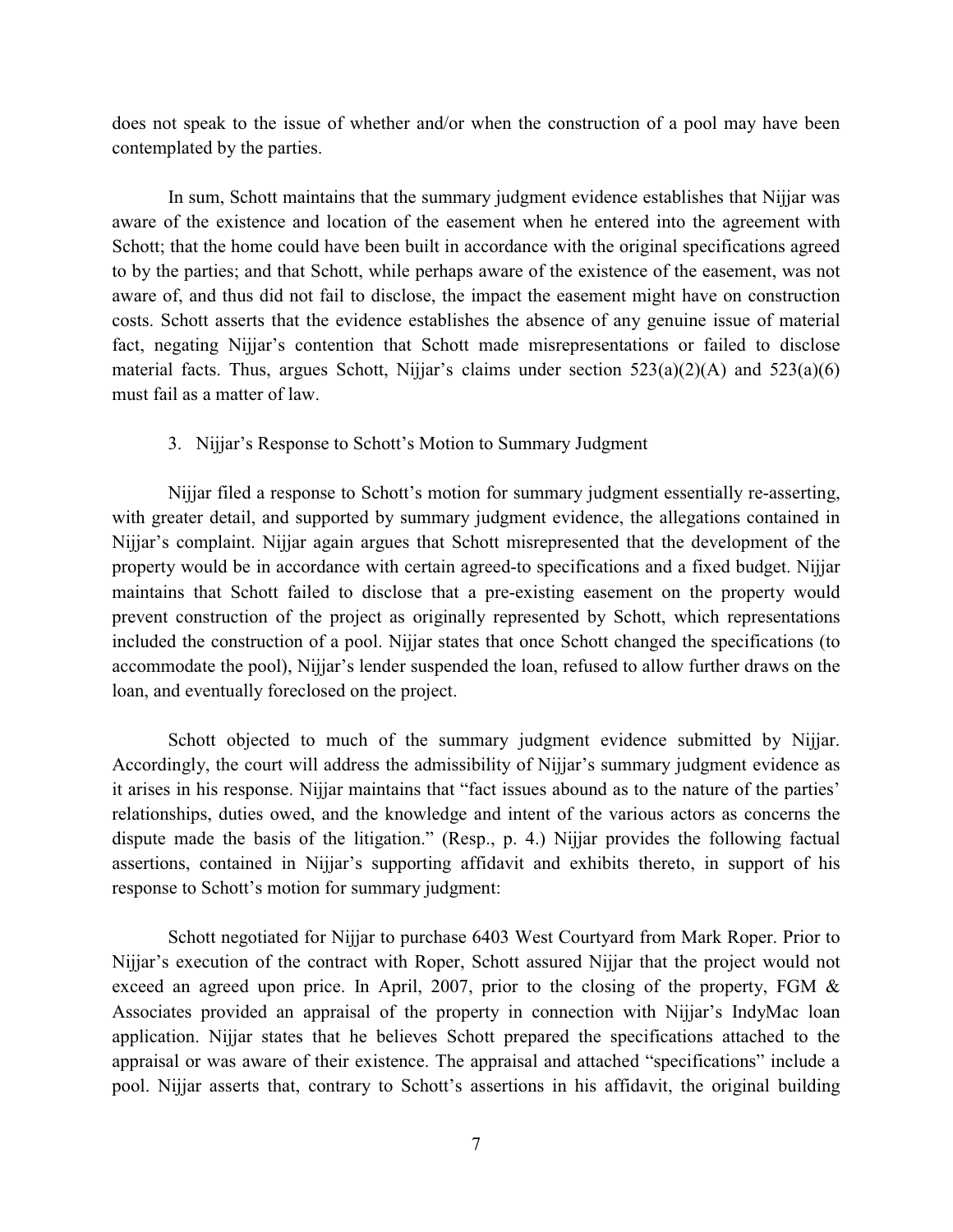specifications always included a pool design. Nijjar further maintains that prior to the closing Nijjar confirmed with Schott that a pool would be part of the specifications, and that Schott was fully aware of the inclusion of a pool in the initial design. Nijjar also asserts that on April 29, 2007 (prior to closing), the real estate agent involved in this transaction provided Nijjar with a flyer that also indicated a pool. Nijjar maintains that his lender relied on the appraisal in making the loan to Nijjar.

First, Schott objects to those statements in Nijjar's affidavit concerning what Nijjar *believes* Schott did or did not do or know. The court agrees with Schott that such statements do not constitute proper summary judgment evidence. Affidavits used to support or oppose motions for summary judgment must be made on personal knowledge, set out facts that would be admissible in evidence, and show that the affiant is competent to testify on the matters stated. *See*  FED. R. CIV. P. 56(c). If an affiant expressly states in her affidavit that a certain statement was made on information and belief, such statement should be stricken as not based on personal knowledge. *Bolen v. Dengel*, 340 F.3d 300, 313 (5th Cir. 2003). "Belief, no matter how sincere, is not equivalent to knowledge." *Carey v. Beans*, 500 F. Supp. 580, 583 (E.D. Pa. 1980) (on summary judgment, "statements [in an affidavit] prefaced by the phrases 'I believe' or 'upon information and belief' or those made upon an 'understanding' … are properly subject to a motion to strike"). Accordingly, the court will not consider such statements in evaluating Nijjar's response and summary judgment evidence. Second, Schott objects to Nijjar's assertion that he "confirmed" with Schott that the project would include a pool; Schott maintains that this statement contradicts other summary judgment evidence, namely the construction contract, which Nijjar references in his affidavit, which expressly supersedes all prior agreements. Schott's argument for excluding this statement is not well-taken. This evidence exposes the existence of a factual controversy. The construction contract incorporates the specifications for the project, so Nijjar's statements regarding the contents of those specifications do not actually contradict the contract terms and may be considered.<sup>1</sup> Schott also claims that this statement constitutes inadmissible hearsay. It does not. A statement is not hearsay if it is offered against a party and is that party's own statement, in either an individual or a representative capacity. FED. R. EVID. 801(d)(2); *United States v. Chaney*, 299 Fed. Appx. 447, 452 (5th Cir. 2008).

l

<sup>&</sup>lt;sup>1</sup> Schott objects to numerous other representations made by Nijjar in his Response on the ground that such representations are contradicted by other summary judgment evidence in the record. Again, such contradiction merely raises a fact issue for trial. Schott's objections on this basis are not well-taken. While it is true that "when the only summary judgment evidence suggesting that there [is] a genuine issue of material fact [is] an affidavit by the nonmovant that directly contradict[s] his prior deposition testimony, with no legitimate explanation regarding the contradiction, the affidavit [is] not enough to raise a genuine issue of material fact and defeat the motion for summary judgment," *Blackshire v. Tyson Foods, Inc.*, 2010 U.S. Dist. LEXIS 84237, at \*14 (E.D. Tex. Aug. 17, 2010), that is not the situation here. Schott's objections based on the existence of evidence that contradicts Nijjar's affidavit and the evidence attached thereto do not rely on contradictions with Nijjar's prior sworn testimony. Contradictory summary judgment evidence submitted by the parties (that is otherwise admissible) establishes the existence of a factual dispute for trial. *See Little v. Liquid Air Corp.*, 37 F.3d 1069, 1075 (5th Cir. 1994) ("We resolve factual controversies in favor of the nonmoving party, but only when there is an actual controversy, that is, when both parties have submitted evidence of contradictory facts.").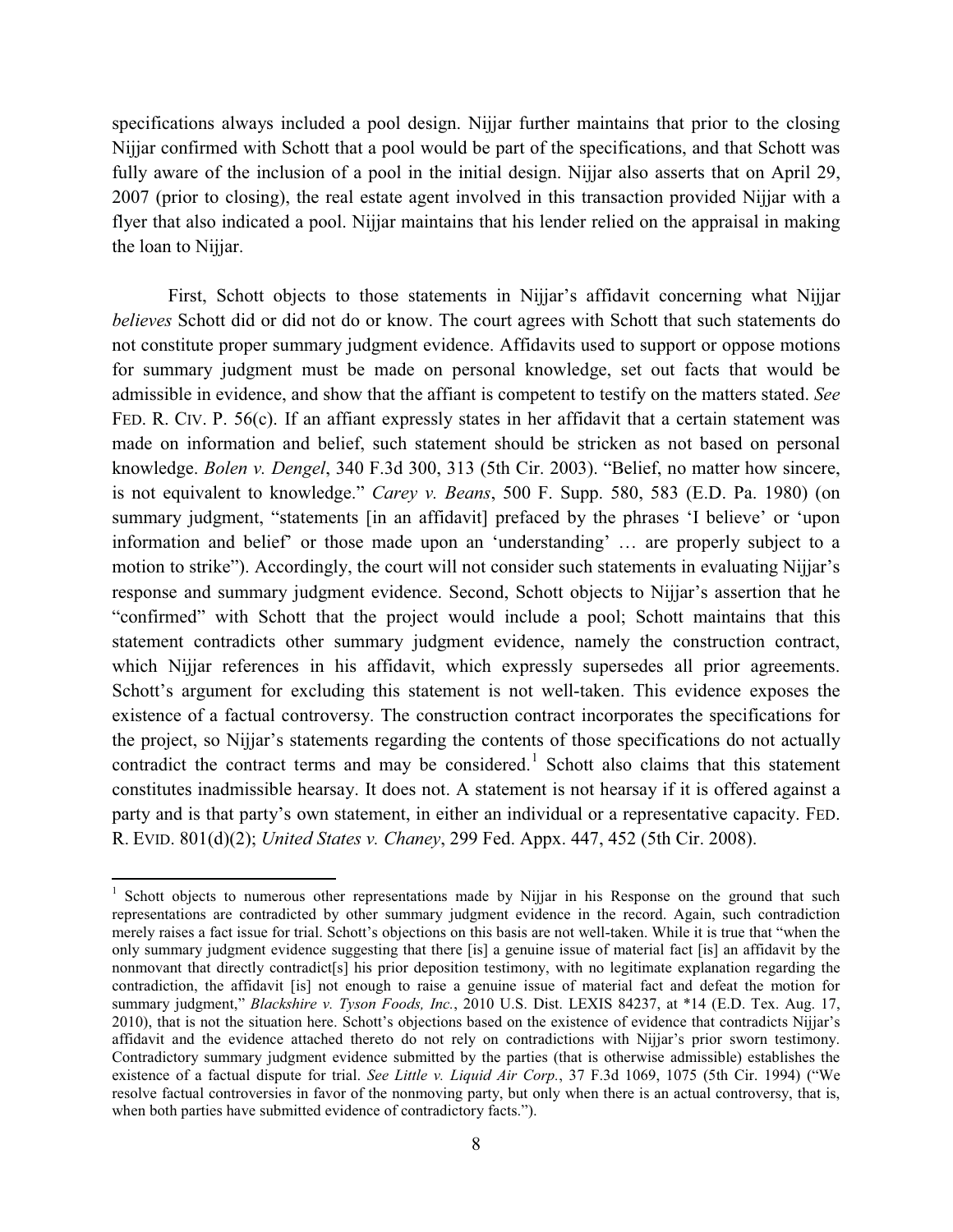Schott also objects to the admission of the appraisal, Exhibit A to Nijjar's affidavit, on the following grounds: 1) that the stated contract price on the first page of the appraisal is \$400,000 more than the construction contract between the parties; 2) that the contract price on the appraisal is \$1,000,000 more than the actual loan proceeds from IndyMac; 3) that there is no evidence that Schott was involved in, or even aware of, the preparation of the appraisal and attached "specifications;" and 4) that there is no evidence that Nijjar has personal knowledge of what IndyMac may have relied on in making the loan to Nijjar. The court has already found that any statements regarding what Nijjar believes Schott may or may not have known or done are inadmissible. Thus, Nijjar's statement that he believes Schott either prepared or knew about the specifications cannot be used to support Nijjar's opposition to summary judgment. *See Carey v. Beans*, 500 F.Supp. at 583. The contents of the appraisal and attached plans, however, are admissible. The fact that the appraisal contains different contract amounts than those contained in the construction contract and those approved by IndyMac merely goes to the weight of that evidence, not its admissibility. Regarding Schott's objection to Nijjar's assertions that IndyMac relied on the appraisal in approving Nijjar's loan, the court agrees that such conclusory assertions, without any factual support, cannot defeat a motion for summary judgment. Mere conclusory statements are not competent summary judgment evidence, and they are therefore insufficient to defeat or support a motion for summary judgment. *Topalian v. Ehrman*, 954 F.2d 1125, 1131 (5th Cir. 1992); *see also Galindo v. Precision Am. Corp.*, 754 F.2d 1212, 1216 (5th Cir. Tex. 1985) ("[U]nsupported allegations or affidavits setting forth 'ultimate or conclusory facts and conclusions of law' are insufficient to either support or defeat a motion for summary judgment.").

Next, Schott objects to the admission of Exhibit B to Nijjar's affidavit on the grounds that David Owen, who provided this purported "flyer" to Nijjar, was Nijjar's agent, not Schott's, and that there is no evidence that Schott had anything to do with the flyer. Schott also claims that the font on the second page of the flyer is different from the font on the first page, and that the second page, which contains the pool specification, has duplicated information from the first page while adding the specification of the pool. Schott maintains that such details suggest that the second page of the flyer was added after the flyer was made. First, regarding the issue of whether David Owen acted on behalf of Nijjar or Schott, neither party has produced any evidence to answer this question. Schott did provide an affidavit, Exhibit 1 to his reply, wherein the real estate agent for Reaching New Heights maintains that she never provided any marketing materials, flyers or specifications to Nijjar, but that does not prove that Schott never had anything to do with the "flyer" received by Nijjar. Second, regarding the issue of authenticating the flyer, the requirement of authentication or identification is a condition precedent to the admission of evidence, which is satisfied by evidence sufficient to support a finding that the matter in question is what its proponent claims. FED. R. EVID. 901(a). In deciding questions of authenticity, courts do not require conclusive proof of authenticity before allowing the admission of disputed evidence. *United States v. Watkins*, 591 F.3d 780, 787 (5th Cir. 2009). The proponent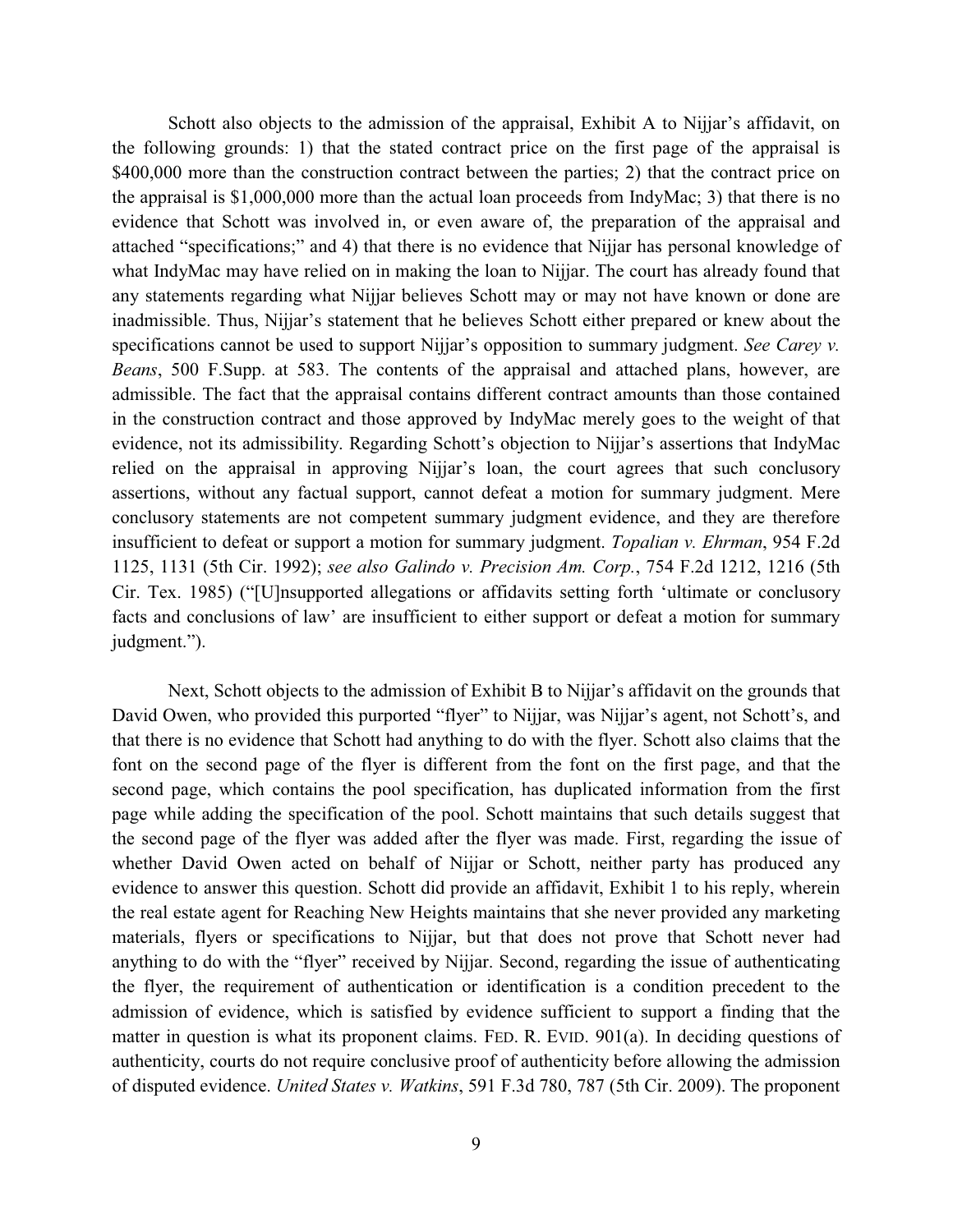does not have to rule out all possibilities not consistent with authenticity; the standard is one of "reasonable likelihood." *United States v. Bright*, 630 F.2d 804, 819 (5th Cir. 1980). Evidence may be authenticated by testimony of a witness with knowledge that a matter is what it is claimed to be. FED. R. EVID. 901(b)(1); *United States v. McNealy*, 625 F.3d 858, 864 (5th Cir. 2010). To authenticate documents used to support a motion, a party must attach the documents as exhibits to an affidavit made by a person through whom the exhibits could be admitted into evidence at trial. *Perez v. Alcoa Fujikura, Ltd.*, 969 F. Supp. 991, 997 (W.D. Tex. 1997). To authenticate by affidavit, an affiant must affirmatively show that he has personal knowledge and "is competent to testify to the matters stated therein." FED. R. CIV. P. 56(e). Nijjar affirmatively states at the beginning of his affidavit that he has personal knowledge as to the facts declared in the affidavit; he discusses the contents of the flyer in his affidavit, and has attached the flyer to the affidavit as Exhibit B. "Questions as to the documents' content and completeness bear upon the weight to be accorded the evidence and do not affect the threshold question of authenticity." *Threadgill v. Armstrong World Industries, Inc.*, 928 F.2d 1366, 1376 (3d Cir. Del. 1991). Therefore, this evidence may be considered by the court in evaluating Nijjar's opposition to summary judgment. Lastly, Schott maintains that his summary judgment evidence, namely exhibit 4 to Schott's reply and exhibits 11 and 23 to Schott's summary judgment motion, establish that no specifications had been prepared at the time of closing. The court's own review of these exhibits did not reveal any support for Schott's assertions. Exhibit 4 to Schott's reply, a letter from David Owen, merely establishes that the wrong budget was initially submitted to IndyMac. Exhibits 11 and 23 (Nijjar's discovery responses) never even mention the specifications.

Nijjar states that on May 24, 2007, Schott and Nijjar executed a construction contract, the terms of which "effectively superseded any prior agreement with Schott regarding the acquisition and/or development of the property." After the execution of the contract, Nijjar states that he received an e-mail from Schott (Exhibit D to Nijjar's Response) indicating that there was a \$200,000 difference between the loan amount requested and the amount of the actual loan. Nijjar maintains that Schott knew prior to the closing that the total funds available for the project would be the difference between the maximum loan amount of \$1,685,000 and the acquisition price of \$685,000, with a resulting construction budget of approximately \$1,000,000. Nijjar states that he communicated with Schott that IndyMac had approved a total loan for approximately \$1,685,000 for both the acquisition and development of the property. Nijjar maintains that the maximum loan amount was disclosed on the settlement statement and on the closing documents and lender instructions.

Schott objects to the admission of Exhibit D on relevancy grounds. Evidence must be relevant to be admissible. FED. R. EVID. 402. Evidence is relevant if it has "any tendency to make the existence of any fact that is of consequence to the determination of the action more probable or less probable than it would be without the evidence." FED. R. EVID. 401. Exhibit D is relevant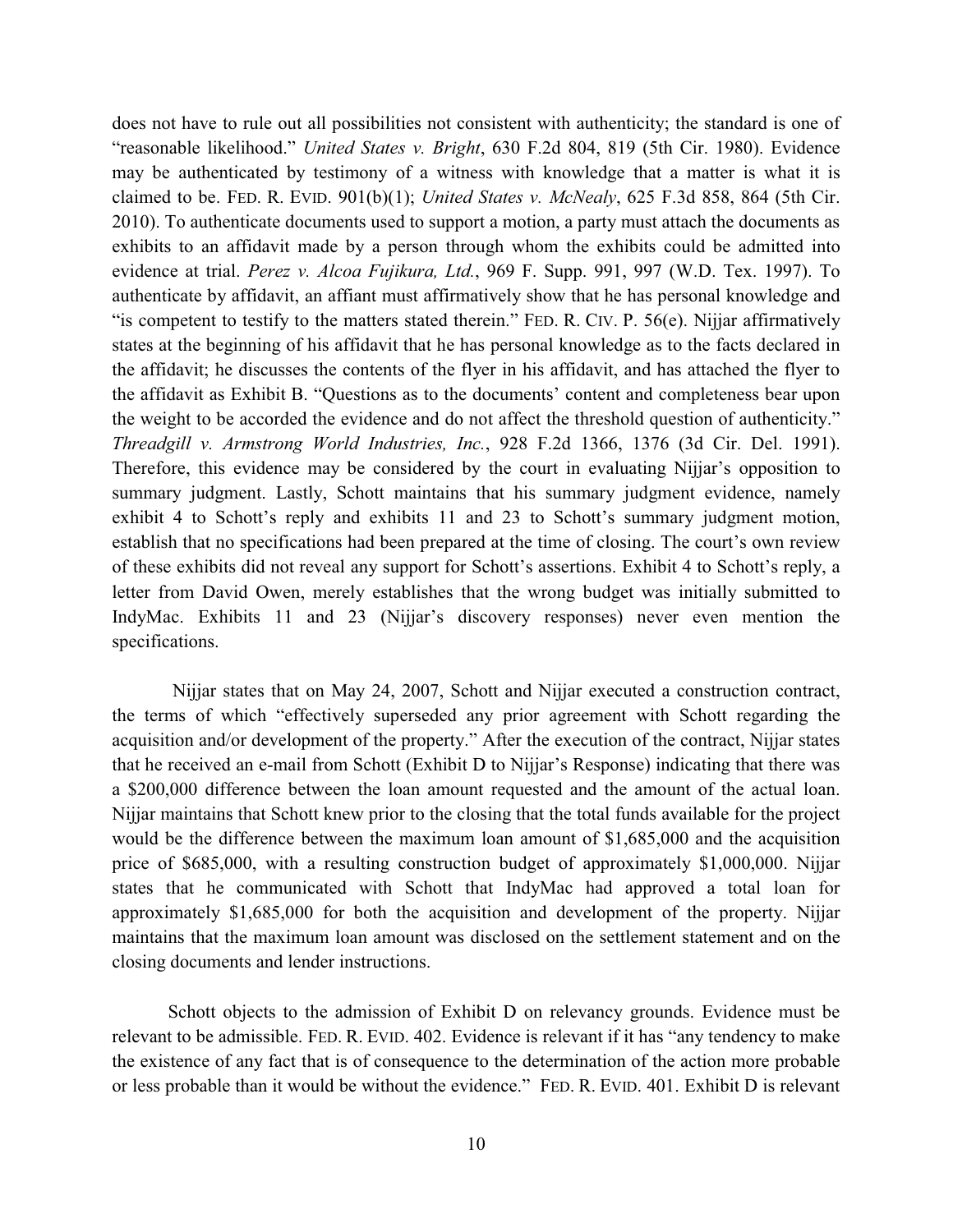and admissible. It indicates that there was a \$200,000.00 difference between the amount of the loan requested and the amount actually approved by IndyMac. This difference tends to show that the parties may have had different ideas about the costs of the project. Schott also objects to Nijjar's assertion that Schott knew prior to closing that the total funds available for the development of the property would be the difference between the maximum amount and acquisition price. If an affiant makes statements in his affidavit as to another person's knowledge, but fails to address how the affiant has personal knowledge of such awareness, then such statement does not comply with Rule 56(e)'s personal knowledge requirement. *See Jenkins v. The Heritage Org. (In re The Heritage Org.)*, No. 04-35574-BJH-11, 2007 WL 2964255, at \*6, n.6 (Bankr. N.D. Tex. Oct. 8, 2007) (unpublished) (holding that one party's assertion in his affidavit that the other party knew about all of the first party's actions and/or statements was not made on personal knowledge because the first party failed to address how he had personal knowledge of the second party's awareness). Accordingly, Nijjar's statements regarding what Schott knew, absent evidence of Nijjar's personal knowledge of Schott's awareness, are inadmissible.

Next, Nijjar states that on May 25, 2007, Nijjar entered into a purchase contract with Roper whereby Nijjar purchased 6403 West Courtyard for \$685,000. Nijjar states that Schott helped negotiate this purchase with the understanding that Schott would be developing the property. Nijjar further states that Schott understood that Nijjar would not be tendering any nonborrowed funds for the purchase and development of the property. Nijjar also maintains that he purchased the property with the understanding that Schott would pay any amount in excess of the loan funds authorized by IndyMac.

Schott first objects to Nijjar's "bare allegation" that Schott helped him negotiate the purchase of the property from Roper. Schott claims that the statement is inconsistent with the fact that all three parties to the transaction had their own agents. Schott also claims that the statement is not relevant to Nijjar's argument. The court will admit this statement as competent, relevant summary judgment evidence. It tends to support Nijjar's argument that Schott had certain duties to Nijjar with respect to this real estate deal. Schott also objects to Nijjar's statement to the effect that Schott knew Nijjar would not be tendering any non-borrowed funds for the purchase and development of the property. As noted above, such statements regarding another person's knowledge, without any evidence of how the affiant came to be aware of such other person's knowledge, are inadmissible. *In re Heritage Org.*, No. 04-35574-BJH-11, 2007 WL 2964255, at  $*6$ , n.6. Finally, regarding Schott's objection to Nijjar's statement that it was Nijjar's understanding when he purchased the property that Schott would pay any amount in excess of the loan funds authorized by IndyMac, this statement is also not competent summary judgment evidence. *See Carey v. Beans*, 500 F. Supp. 580, 583 (E.D. Pa. 1980) (on summary judgment, "statements [in an affidavit] prefaced by the phrases 'I believe' or 'upon information and belief' or those made upon an 'understanding' … are properly subject to a motion to strike").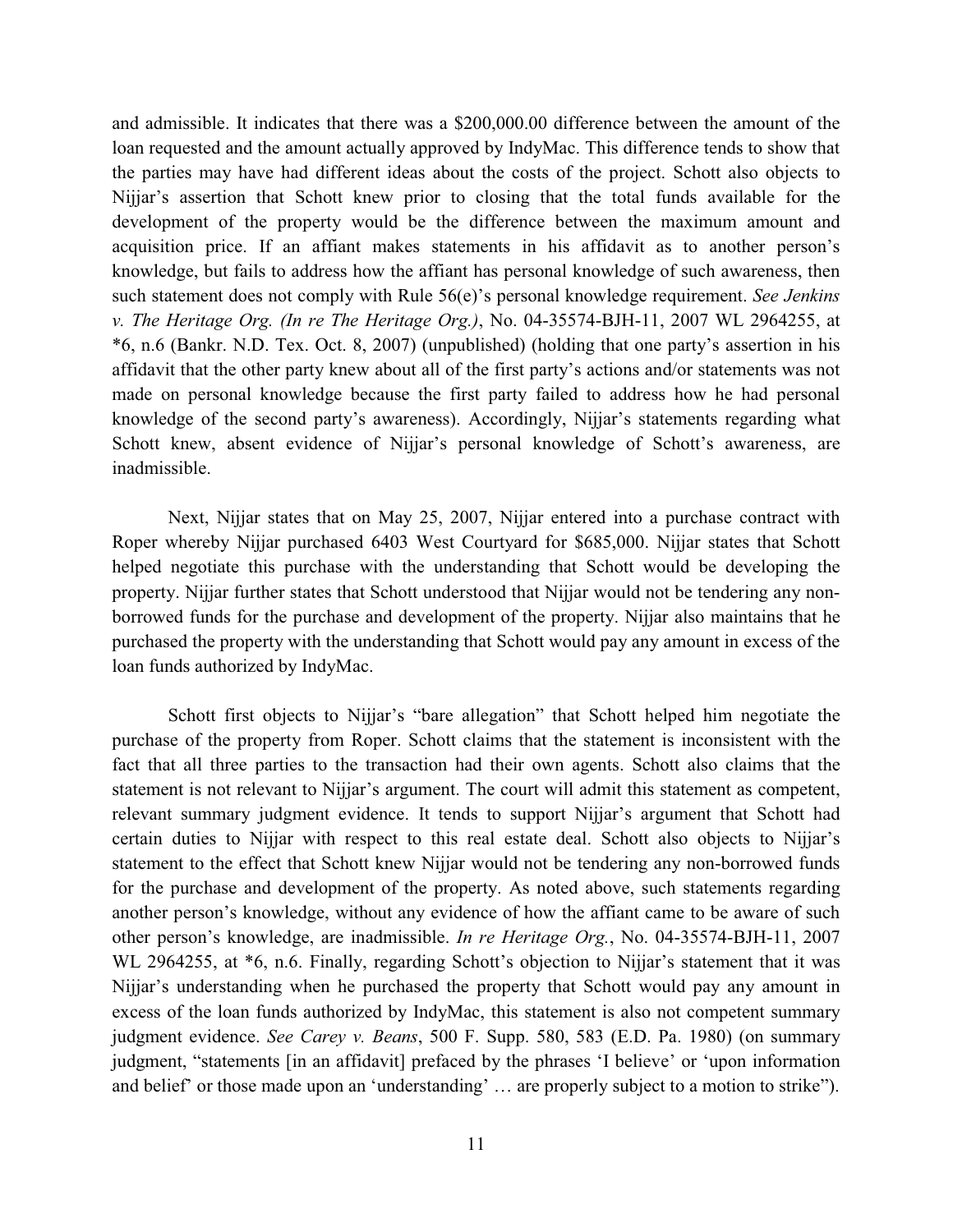Nijjar states that on June 13, 2007, IndyMac paid Schott the first draw in the amount of \$144,401, but that Schott failed to obtain the requisite building permit to commence construction. Thereafter, states Nijjar, Schott informed Nijjar that the presence of the drainage easement on the property precluded issuance of the permit. Schott told Nijjar that new specifications would need to be submitted to obtain the permit. Nijjar states that on November 26, 2007, IndyMac suspended further loan draws for the property pending receipt of the building permit; and in December, 2007, Schott sent a letter to IndyMac (Exhibit E to Nijjar's affidavit) wherein Schott explained that the City of Austin had delayed issuance of the permit because of an easement and that Schott was therefore modifying the home specifications to avoid the easement. Nijjar states that Schott finally obtained the requisite building permit on February 5, 2008. Nijjar maintains that on February 19, 2008, after closing, Schott informed Nijjar of the need to increase both the square footage and cost of the house from the original specifications by approximately 1,000 square feet and \$367,500, respectively. Nijjar states that Schott prepared a letter to this effect and sent it directly to IndyMac without Nijjar's permission. (*See* Exhibit F to Nijjar's affidavit.) Nijjar states that when IndyMac became aware of these cost increases, IndyMac demanded that Nijjar tender approximately \$367,500 as a condition to further draws on the loan.

Schott objects to Nijjar's statements that, after closing, Schott informed Nijjar that 1) the presence of the drainage easement on the property precluded issuance of the permit; and 2) new specifications would need to be submitted in order to obtain the permit. Schott incorrectly argues that these statements constitute inadmissible hearsay. A statement is not hearsay if it is offered against a party and is the party's own statement, in either an individual or a representative capacity. Fed. R. Evid. 801(d)(2); *United States v. Chaney*, 299 Fed. Appx. 447, 452 (5th Cir. 2008). The statements in question are Schott's own statements and are offered by Nijjar to defeat Schott's motion for summary judgment; such statements fall within the party-opponent exception to the hearsay rule. Schott also objects to Nijjar's "conclusory" statement that IndyMac suspended further loan draws pending receipt of the building permit. Indeed, Nijjar failed to produce any evidence to support his conclusory claim that IndyMac suspended any further loan draws pending receipt of the building permit. Therefore this claim is not competent summary judgment evidence. *See Topalian v. Ehrman*, 954 F.2d 1125, 1131 (5th Cir. 1992).

Schott also objects to Exhibit F to Nijjar's affidavit on the grounds that Nijjar fails to properly authenticate it and fails to state how he obtained the letter or how he knows that Schott generated this letter. Nijjar's affidavit states that "unless otherwise indicated, the facts set forth in this declaration are within my personal knowledge and are true and correct." Nijjar discusses the letter (which is attached to his affidavit) in the affidavit, stating that Schott requested his signature on the letter, and then mailed it to IndyMac without Nijjar's consent. Nijjar thus laid a sufficient foundation for introduction of the letter. *See Perez v. Alcoa Fujikura, Ltd.*, 969 F. Supp. 991, 997 (W.D. Tex. 1997) ("As a general rule, 'in order for a document to be considered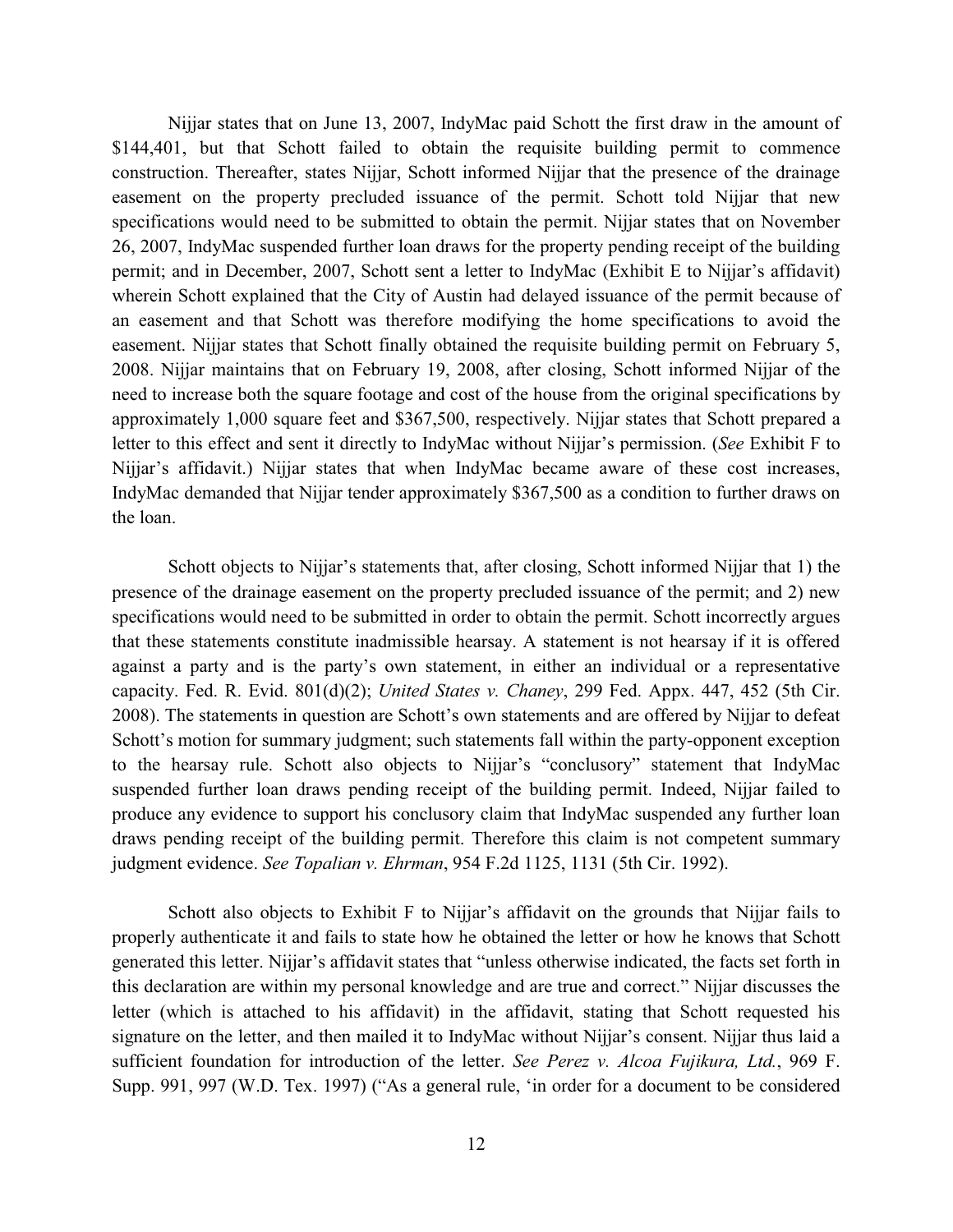in support of or in opposition to a motion for summary judgment, it must be authenticated by and attached to an affidavit that meets the requirements of Rule 56(e) and the affiant must be a person through whom the exhibits could be admitted into evidence.'").

Finally, Schott objects to Nijjar's assertion that after IndyMac first became aware of increased construction costs, IndyMac required Nijjar to tender \$367,500 as a condition to further draws on the loan. Schott maintains that Nijjar failed to provide any evidence to support this conclusory assertion and that Nijjar's statement that IndyMac demanded the additional funds after it became aware of the increase in costs constitutes inadmissible hearsay. The court agrees that Nijjar's statement relaying what IndyMac may have said constitutes hearsay. *See* FED. R. EVID. 801.<sup>2</sup> Additionally, Nijjar's assertion that IndyMac demanded certain funds from Nijjar is impermissibly conclusory. *See Delta & Pine Land Co. v. Nationwide Agribusiness Ins. Co.*, 530 F.3d 395, 399 (5th Cir. 2008) (stating that "a party cannot defeat summary judgment with conclusory allegations, unsubstantiated assertions, or 'only a scintilla of evidence'").

Next, Nijjar asserts that, at the time of the execution of the purchase contract and prior to the closing of the property, Schott was aware of the drainage easement on the property and further knew that the easement would preclude the development of the property in accordance with the agreed-to specifications and budget. Nijjar maintains that Schott failed to disclose the impact of the easement inasmuch as it would require new specifications and would lead to an increase in construction costs. Nijjar states that he believes Schott simply desired to recoup his soft costs through the initial draw from IndyMac. These statements do not constitute proper summary judgment evidence. *See In re Heritage Org.*, No. 04-35574-BJH-11, 2007 WL 2964255, at \*6, n.6 (statements regarding another person's knowledge not admissible); *see also Carey v. Beans*, 500 F. Supp. 580, 583 (E.D. Pa. 1980) ("Interpreting [rule 56(c)], courts have held that affidavits must be made upon personal knowledge, devoid of hearsay, conclusory language and statements which purport to examine thoughts as well as actions. Affidavits speculating as to motivations but containing no factual support do not conform to the rule, and statements prefaced by the phrases, 'I believe' or 'upon information and belief' or those made upon an 'understanding', are properly subject to a motion to strike. Moreover, affidavits which contain conclusions of law, ultimate facts, assertions, arguments and inferences derived from the opposing party's affidavits similarly may be 'disregarded.'").

Finally, Nijjar disputes Schott's contention that Nijjar was required to provide a \$300,000 down payment outside of closing. Nijjar states that he understood that the lender draw schedule

l

<sup>2</sup> Nijjar's statement regarding what IndyMac *did* (as opposed to what IndyMac may have *said*), however, is not hearsay. *See* Fed. R. Evid. 801 & Advisory Committee note (a) ("The effect of the definition of 'statement' is to exclude from the operation of the hearsay rule all evidence of conduct, verbal or nonverbal, not intended as an assertion. The key to the definition is that nothing is an assertion unless intended to be one."); *United States v. Abou-Saada*, 785 F.2d 1, 8 (1st Cir. 1986) ("The Federal Rules of Evidence do not consider third party conduct hearsay, however, unless it was intended as a statement.").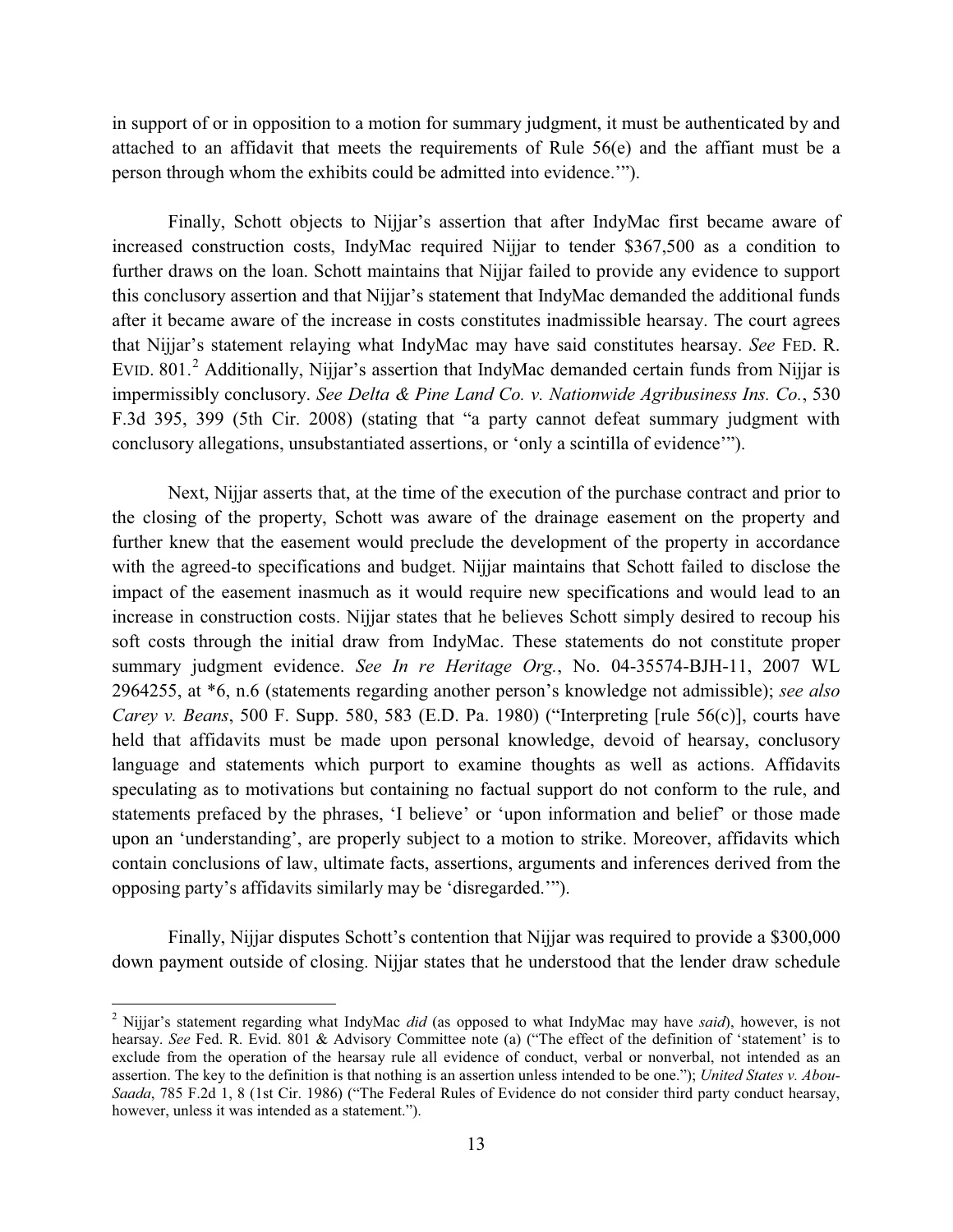governed the terms of the draw requests. He further asserts that the settlement statement at closing did not provide for any such \$300,000 payment. Nijjar maintains that such a payment would have violated the loan covenants with IndyMay and would have directly contravened the funds disclosed on the settlement statement. As noted above, evidence regarding the alleged \$300,000 down payment is relevant to Schott's counterclaims, but does not speak to Nijjar's claims against Schott. "'Only disputes over facts that might affect the outcome of the suit under the governing law will properly preclude the entry of summary judgment.'" *Innovative Sales LLC v. Northwood Mfg.*, 2008 U.S. App. LEXIS 16930, at \*5 (5th Cir. Aug. 6, 2008) (quoting *Anderson v. Liberty Lobby, Inc.*, 477 U.S. 242, 248, 106 S. Ct. 2505, 91 L. Ed. 2d 202(1986)).

In short, Nijjar argues that Schott fraudulently induced Nijjar to obtain loan approval with the full knowledge that the costs of completing the development project would exceed the loan proceeds. Nijjar opposes Schott's motion for summary judgment on Nijjar's section 523(a) claims, maintaining that numerous fact issues exist regarding Schott's alleged misrepresentations. Nijjar asserts that the misrepresentations include: 1) "Schott misrepresented that the development of the Property would be in accordance with the original specifications as referenced in the appraisal and other documents;" and 2) "Schott misrepresented the construction costs would not exceed the loan amount with IndyMac (the loan amount of approximately \$1,000,000 after the payment of \$685,000 for the purchase of the lot). At the very least, once the construction costs were exceeded, Schott was either unwilling or unable to tender the additional funds required in excess of the construction loan proceeds." (Resp., p. 12.) Nijjar maintains that summary judgment is inappropriate in light of the many factual questions that remain regarding Schott's knowledge, intent and duty to disclose in connection with the development agreement.

#### 4. Schott's Reply to Nijjar's Response to the Motion for Summary Judgment

Schott filed a reply to Nijjar's response, arguing, once again, that no genuine issue of material fact exists with respect to Nijjar's section  $523(a)(2)(A)$  and  $(a)(6)$  claims. Schott maintains that Nijjar has failed to provide any evidence of the alleged specifications agreed to in advance by the parties. Schott asserts that Nijjar has admitted in his discovery responses that, in fact, no specifications were attached to the contract. Schott further maintains that Nijjar has failed to provide any evidence to establish that Schott had a duty to disclose the existence of the easement or that Schott even knew prior to closing the impact the easement would have on construction costs. Schott asserts that that Nijjar has also failed to provide any evidence to support his contention that Schott was intimately familiar with the property in question. Finally, Schott asserts that Nijjar has failed to provide any evidence to establish that Nijjar's lender approved the construction in accordance with certain specifications. Schott provides additional evidence in the form of affidavits, the original budget for the project, and a prior appraisal of the property performed for a different buyer in support of the arguments made in his reply.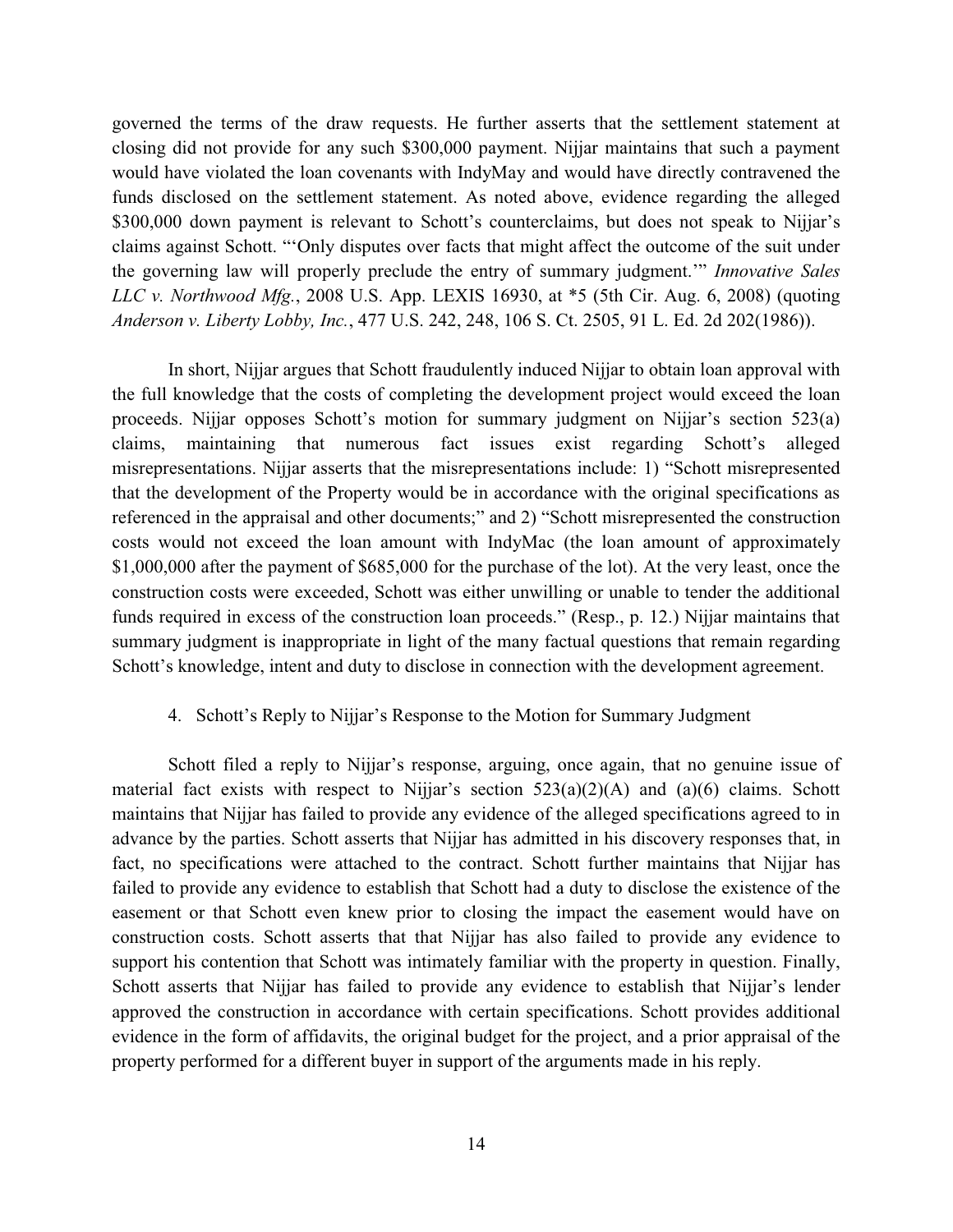#### 5. Nijjar's Surreply and Schott's Motion to Strike Surreply

Nijjar filed a surreply to Schott's reply in which Nijjar introduces new evidence in the form of a warranty deed deeding the property located at 6401 West Courtyard to Schott. Nijjar maintains that this new evidence supports his original argument that Schott was intimately familiar with 6403 West Courtyard—the property that is the subject of this dispute—and that he was aware of the easement on Nijjar's property. In addition, Nijjar claims that Schott agreed, through the terms of the warranty deed, to increase the size of the drainage easement on 6401, "in order to alter a drainage easement on the 6403 property." According to Nijjar, this constitutes a conflict of interest, because, "Schott was incentivized to minimize or conceal his knowledge of the drainage easement and its potential impact on the 6403 Property . . . so as not to adversely affect the 6401 property owned by Schott." (Surreply, pp. 2-3.) As an alternative to his surreply, Nijjar requests leave to file the special warranty deed as a supplemental exhibit to the summary judgment record.

Schott filed a motion to strike the surreply and an objection to Nijjar's motion for leave to supplement the summary judgment record. In support of both the motion to strike and the objection to motion for leave Schott argues the following: (1) the surreply is untimely because Nijjar seeks to introduce evidence that has been in the public records since before Nijjar closed on the subject property; (2) the surreply does not address any new issues that could not have been raised in Nijjar's response to the motion for summary judgment; and (3) in alleging that Schott had a conflict of interest, the surreply asserts a new theory in support of liability for which there is no evidence in the special warranty deed.

The court will grant Schott's motion to strike the surreply because the surreply was not filed in accordance with the Local Rules, it does not respond to the new evidence introduced in Schott's reply, and Nijjar provides no explanation as to why the evidence and corresponding argument could not have been raised prior to the surreply.

The Federal Rules of Civil Procedure do not explicitly authorize the filing of surreplies. *See* FED. R. CIV. P. 56. The local rules for the Western District of Texas provide that absent leave of the court, no further submissions beyond a motion, response to a motion, and reply to a response, are allowed. *See* Local Rule CV-7. *See also Albo v. Suzuki Motor Corp.*, 2008 U.S. Dist. LEXIS 62913, at \*4 (W.D. Texas July 2, 2008). Procedural deficiencies aside, as stated by the district court for the Northern District of Texas, "[a] sur-reply is appropriate by the nonmovant only when the movant raises new legal theories or attempts to present new evidence at the reply stage." *Murray v. TXU Corp.*, 2005 U.S. Dist. LEXIS 10298, at \*13 (N.D. Tex. May 27, 2005) (denying plaintiff's motion to strike defendant's reply, and also denying plaintiff's request to file surreply, because reply did not raise any new arguments that needed to be addressed by a surreply). "Surreplies, and any other filing that serves the purpose or has the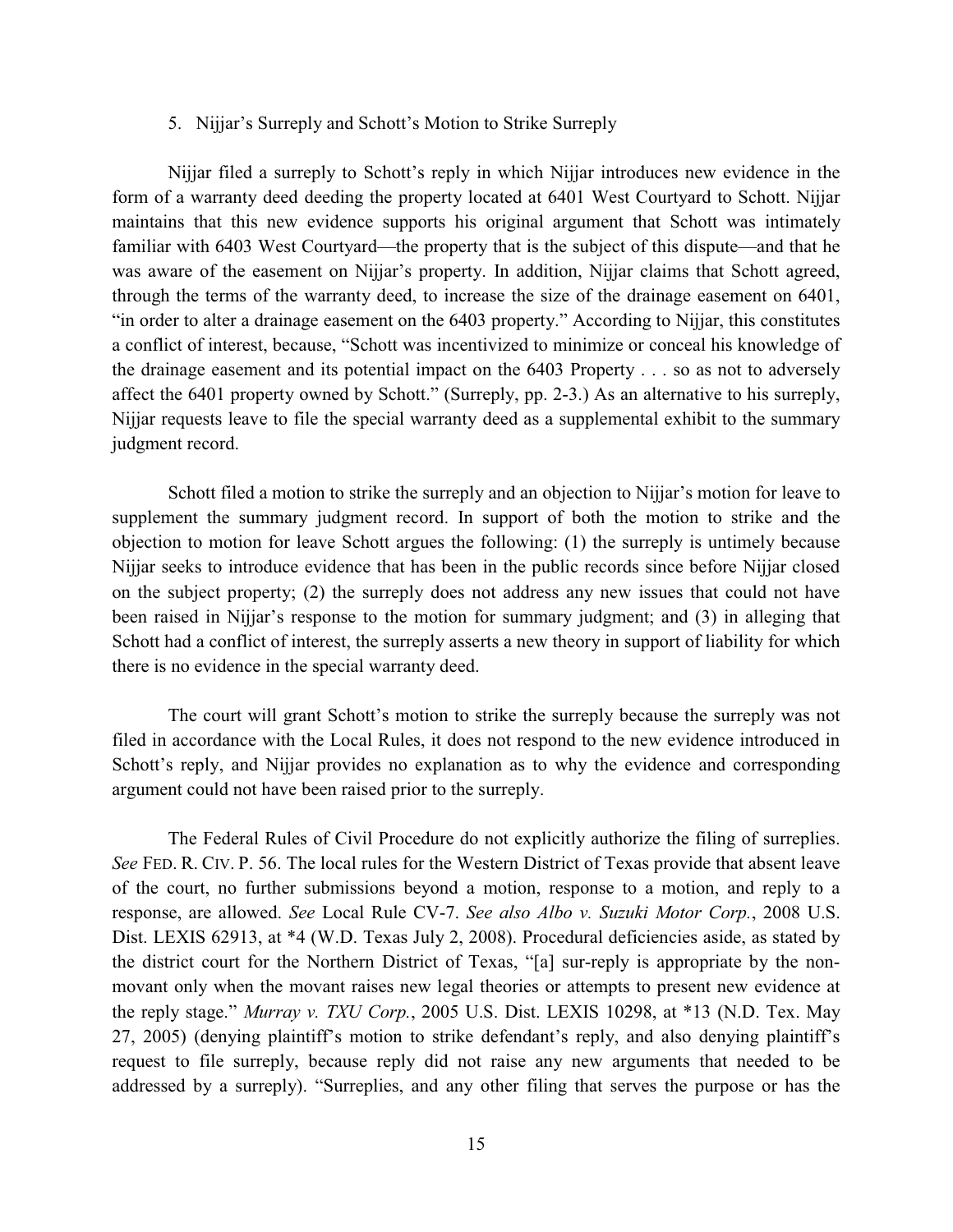effect of a surreply, are highly disfavored, as they usually are a strategic effort by the nonmovant to have the last word on a matter." *Lacher v. West*, 147 F. Supp. 2d 538, 539 (N.D. Tex. June 8, 2001). They are generally reserved for exceptional circumstances. *Id*.

Here, Nijjar did not request leave from the court pursuant to Local Rule 7 to file his surreply. Nonetheless, even if the court disregards the Rule 7 violation, the motion to strike the surreply should still be granted. While Schott's reply does, in fact, introduce new evidence in support of Schott's summary judgment arguments, Nijjar's surreply does not actually address any of this new evidence. Schott's reply does not include any new evidence with respect to Schott's knowledge of the easement or his familiarity with the neighborhood; Nijjar's surreply, on the other hand, seeks to introduce new evidence in support of that issue only. Additionally, Nijjar's surreply attempts to raise a new argument regarding Schott's alleged conflict of interest and his concomitant desire to conceal the easement. Because Nijjar's surreply does not respond to the new evidence raised in Schott's reply, and because Nijjar's surreply actually seeks to introduce a new argument in support of Nijjar's assertion that Schott was aware of the impact the easement would have on the project, the surreply should be stricken. *See Newby v. Enron Corp. (In re Enron Corp. Secs)*, 465 F. Supp. 2d 687, 691 (S.D. Tex. 2006) (noting that allowing surreplies "will cause no prejudice as long as the surreplies respond to previous briefs and do not raise new legal arguments"). Furthermore, Nijjar does not explain why the new evidence in his surreply could not have been introduced in his response to Schott's motion for summary judgment. The warranty deed has been in the public records since before Nijjar purchased the property at 6403 West Courtyard. As such, Nijjar could have used it in support of his response to the motion for summary judgment. Nijjar offers no special circumstances that prevented him from introducing this document earlier in this litigation. Nijjar's untimely attempt to add the evidence is therefore rejected. *See Kozak v. Medtronic, Inc.*, 2006 U.S. Dist. LEXIS 6269, at \*13 (S.D. Tex. Jan. 31, 2006) (granting motion to strike surreply due, among other things, to plaintiff's failure to "offer any explanation as to why the arguments made therein could not have been raised in his response").

Finally, it is worth noting that striking Nijjar's surreply will not prejudice Nijjar. As discussed below, even without considering Nijjar's surreply, the summary judgment record reveals sufficient issues of material fact in connection with Nijjar's section 523(a) claims to preclude summary judgment in Schott's favor. For this reason the court will also deny Nijjar's motion for leave to file the warranty deed as a supplement to the summary judgment record as moot. *See Klein v. O'Neal, Inc.*, 2008 U.S. Dist. LEXIS 41762, at \*5 n. 1 (N.D. Tex. May 22, 2008) (denying plaintiff's motion for leave to supplement the summary judgment record as moot because "the proffered evidence would not affect the court's analysis").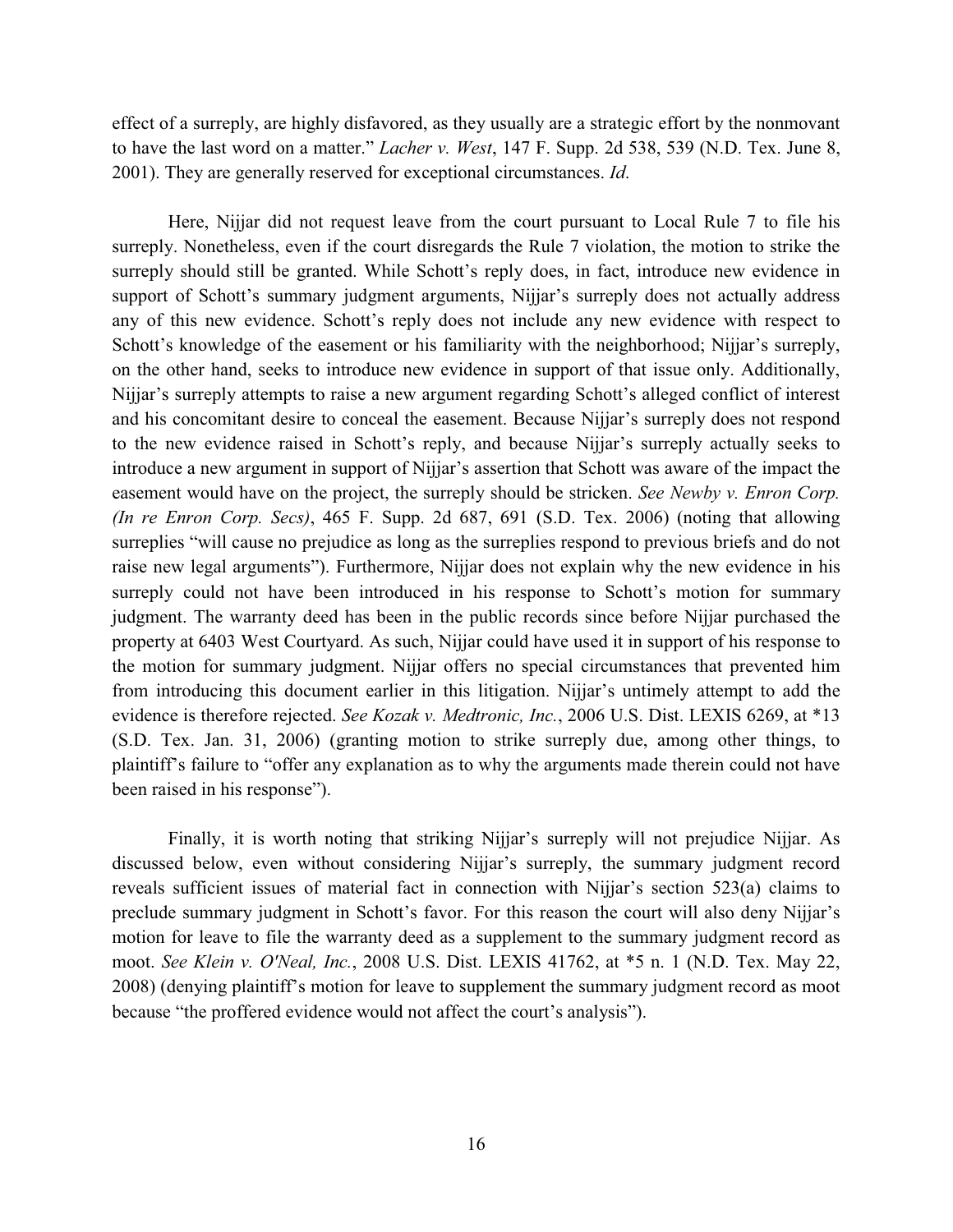#### *Discussion*

#### 1. Summary Judgment Standard

Summary judgment is appropriate "if the pleadings, the discovery, and disclosure materials on file, and any affidavits show that there is no genuine issue as to any material fact and that the movant is entitled to judgment as a matter of law." FED. R. CIV. P. 56. Federal Rule of Bankruptcy Procedure 7056 incorporates Rule 56 in adversary proceedings. The moving party bears the initial burden of 'informing the district court of the basis for its motion, and identifying those portions of [the record] which it believes demonstrate the absence of a genuine issue of material fact.' *Celotex Corp. v. Catrett*, 477 U.S. 317, 323 (1986); *Lincoln Gen. Ins. Co. v. Reyna*, 401 F.3d 347, 349 (5th Cir. 2005). 'An issue is material if its resolution could affect the outcome of the action.' *Weeks Marine, Inc. v. Firema's Fund Ins. Co.*, 340 F.3d 233, 235 (5th Cir. 2003) (citing *Anderson v. Liberty Lobby, Inc.*, 477 U.S. 242, 248 (1986)). The moving party cannot meet its summary judgment burden "based on conclusory 'bald assertions of ultimate facts.'" *T.D. Farrell Constr., Inc. v. Schreiber*, 2008 U.S. Dist. LEXIS 89438, at \*24 (S.D. Tex. Nov. 3, 2008) (quoting *Gossett v. Du-Ra-Kel Corp*., 569 F.2d 869, 872 (5th Cir. 1978)). If the moving party fails to meet its initial burden, the motion for summary judgment must be denied, regardless of the nonmovant's response. *Baton Rouge Oil & Chem. Workers Union v. ExxonMobil Corp.*, 289 F.3d 373, 375 (5th Cir. 2002).

When the moving party has met its Rule 56(c) burden, the nonmoving party cannot survive a motion for summary judgment by resting on the mere allegations of its pleadings. *Duffie v. United States*, 600 F.3d 362, 371 (5th Cir. 2010). The nonmovant must identify specific evidence in the record and articulate the manner in which that evidence supports that party's claim. *Johnson v. Deep E. Tex. Reg'l Narcotics Trafficking Task Force*, 379 F.3d 293, 304 (5th Cir. 2004). The nonmovant must do more than show that there is some metaphysical doubt as to the material facts. *Armstrong v. Am. Home Shield Corp.*, 333 F.3d 566, 568 (5th Cir. 2003). In deciding a summary judgment motion, the court draws all reasonable inferences in the light most favorable to the nonmoving party. *Anderson*, 477 U.S. at 255; *Calbillo v. Cavender Oldsmobile, Inc.*, 288 F.3d 721, 725 (5th Cir. 2002). Furthermore, "the court must review all of the evidence in the record, but make no credibility determinations or weigh any evidence[;] and [i]n reviewing all the evidence, the court must disregard all evidence favorable to the moving party that the jury is not required to believe, and should give credence to the evidence favoring the nonmoving party as well as to the evidence supporting the moving party that is uncontradicted and unimpeached." *Moore v. Willis Indep. Sch. Dist.*, 233 F.3d 871, 874 (5th Cir. Tex. 2000).

#### 1. Section 523(a)(2)(A)

Section  $523(a)(2)(A)$  provides, that a debt will not be discharged in bankruptcy if it is "for money, property, services, or an extension, renewal, or refinancing of credit," to the extent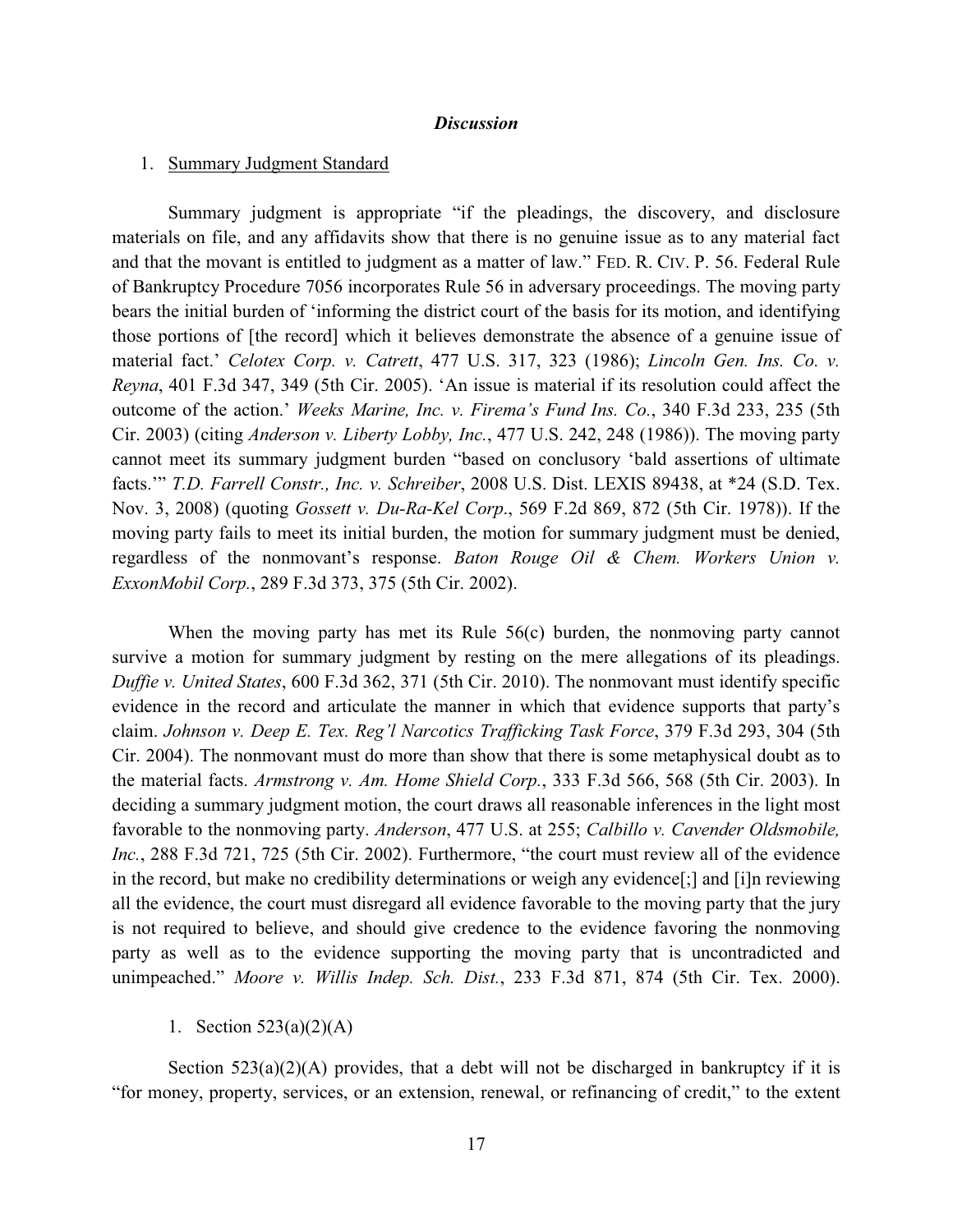that it was "obtained by false pretenses, a false representation, or actual fraud." 11 U.S.C. §  $523(a)(2)(A)$ . "A creditor must prove its claim of nondischargeability by a preponderance of the evidence." *Jacobson v. Ormsby (In re Jacobson)*, 2007 U.S. App. LEXIS 17844, at \*5 (5th Cir. July 26, 2007). A section  $523(a)(2)(A)$  cause of action for fraud will exist

when a debtor makes promises of current or future action which, at the time they were made, he had no intention of fulfilling. In order to succeed on his legal theory, the objecting party must prove that:  $(1)$  the debtor made representations;  $(2)$  at the time they were made the debtor knew they were false; (3) the debtor made the representations with the intention and purpose to deceive the creditor; (4) the creditor relied on such representations; and (5) the creditor sustained losses as a proximate result of the representations.

*Ragupathi v. Bairrington (In re Bairrington)*, 183 B.R. 754, 757 (Bankr. W.D. Tex. 1995) (citing *In re Bercier*, 934 F.2d 689 (5th Cir. 1991)). To establish "false pretenses" or "false representations" under section  $523(a)(2)(A)$  "the creditor must show '(1) [a] knowing and fraudulent falsehood [], (2) describing past or current facts, (3) that [was] relied upon by the other party[].[']" *Jacobson v. Ormsby (In re Jacobson)*, 2007 U.S. App. LEXIS 17844, at \*5 (5th Cir. July 26, 2007) (alterations in original) (quoting *RecoverEdge L.P. v. Pentecost*, 44 F.3d 1284, 1292-93 (5th Cir. 1995)). The addition of "actual fraud" to section 523(a)(2)(A) in 1978 did not change the existing case law requiring a creditor to show actual or positive fraud; rather it was merely meant to clarify existing case law on the limited scope of the fraud exception to discharge. *See Recoveredge, LP v. Pentecost*, 44 F.3d 1284, 1293, n. 16 (5th Cir. 1995) (citing the discussion in 3 COLLIER ON BANKRUPTCY, ¶ 523.08[5] at 523-58 regarding the addition of "actual fraud" to section  $523(a)(2)(A)$ ). While some courts within the Fifth Circuit continue to distinguish between section 523(a)(2) claims for "actual fraud" and those for false pretenses/false representations, *Turbo Aleae Invs., Inc. v. Borschow (In re Borschow)*, 2011 Bankr. LEXIS 1332, at \*44 (Bankr. W.D. Tex. Apr. 8, 2011), in *Gen. Elec. Capital Corp. v. Acosta (In re Acosta)*, the Fifth Circuit recited the above-described five part test as the test applicable to section  $523(a)(2)(A)$  claims generally, without distinguishing between the "actual fraud" and false pretenses/false representations prongs. 406 F.3d 367, 372 (5th Cir. 2005). In any event, the elements required for each prong overlap, and both tests require a misrepresentation and reliance.

The failure to disclose a material fact when one has a duty to do so is sufficient to establish non-dischargeability for fraud under section 523(a)(2)(A). *See AT&T Universal Card Servs. v. Mercer (In re Mercer)*, 246 F.3d 391, 404 (5th Cir. 2001) ("When one has a duty to speak, both concealment and silence can constitute fraudulent misrepresentation; an overt act is not required."); *In re McMullen*, 2004 Bankr. LEXIS 2558, at \*16-17 (Bankr. N.D. Tex. July 15, 2004) ("A 'finding of fraud does not require an affirmative statement … [it] may be predicated on a failure to disclose [a] material fact … [C]ourts have overwhelmingly held that a debtor's silence regarding material fact can constitute a false representation actionable under section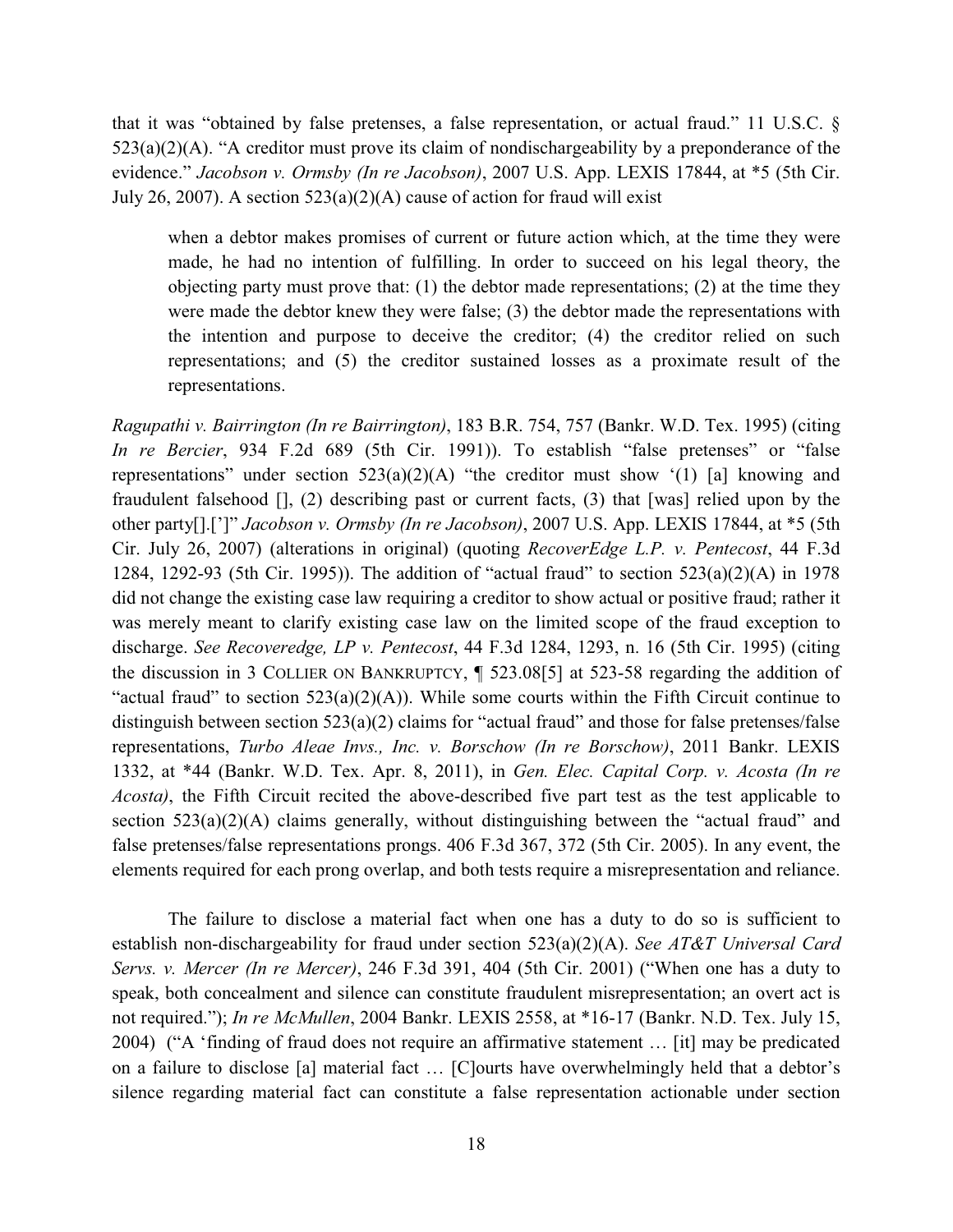523(a)(2)(A).") (quoting *Wolstein v. Docteroff (In re Docteroff)*, 133 F.3d 210, 216 (3d Cir. 1997)). Courts examine the debtor's knowledge and intent when determining whether the debtor had a duty to disclose a particular fact. *See Gen. Elec. Capital Corp. v. Acosta (In re Acosta)*, 406 F.3d 367 (5th Cir. 2005) (affirming bankruptcy court's finding, which had relied on debtor's testimony regarding his knowledge and intent, that creditor had not met its burden under section  $523(a)(2)(A)$  where debtor failed to disclose mortgage he honestly but mistakenly believed had been extinguished and failed to disclose a claim that he honestly believed would not affect the creditor's mortgage).

Regarding the intent requirement under  $\S$  523(a)(2)(A), the Fifth Circuit has reiterated that "[a] creditor must prove the debtor's intent to deceive in order to obtain a nondischargeability judgment under [] § 523(a)(2)(A)." *Friendly Fin. Service - Eastgate v. Dorsey (In re Dorsey)*, 505 F.3d 395, 399 (5th Cir. 2007). In other words, actual fraud, as opposed to constructive fraud, is necessary. The Fifth Circuit has further articulated that section  $523(a)(2)(A)$  excepts from discharge "debts obtained by frauds involving 'moral turpitude or intentional wrong, and any misrepresentations must be knowingly and fraudulently made.'" *In re Acosta*, 406 F.3d at 372 (*citing In re Martin*, 963 F.2d 809, 813 (5th Cir. 1992)). The intent to deceive "may be inferred from 'reckless disregard for the truth or falsity of a statement combined with the sheer magnitude of the resultant misrepresentation.'" *Id*. (*citing In re Norris*, 70 F.3d 27, 30 n.12 (5th Cir. 1995), *citing In re Miller*, 39 F.3d 301, 305 (11th Cir. 1994).). "Nevertheless, an honest belief, even if unreasonable, that a representation is true and that the speaker has information to justify it does not amount to an intent to deceive... Thus, a 'dumb but honest' defendant does not have scienter." *Id*. (citations omitted).

Regarding the element of reliance, the Fifth Circuit does not require a creditor's reliance to be 'reasonable' under section  $523(a)(2)(A)$ . Instead, §  $523(a)(2)(A)$  "requires justifiable, but not reasonable, reliance." *In re Jacobson*, 2007 U.S. App. LEXIS 17844, at \*5. *Moss v. Littleton*, 2002 U.S. Dist. LEXIS 18137, at \*8 n. 2 (N.D. Tex. Sept. 26, 2002) (citation omitted). "Justifiable reliance is a less exacting standard than reasonable reliance. Reliance on a representation is justifiable if its falsity is not ascertainable upon a cursory examination or investigation." *Jacobson v. Ormsby (In re Jacobson)*, 2007 U.S. Dist. LEXIS 40686, at \*35 (W.D. Tex. June 5, 2007) *aff'd by In re Jacobson*, 2007 U.S. App. LEXIS 17844. Reliance under section  $523(a)(2)(A)$  does not impose a duty to investigate upon a plaintiff unless there is something so amiss in the representation that the plaintiff would be effectively put on notice that something is wrong. *Moss v. Littleton*, 2002 U.S. Dist. LEXIS 18137, at \*8-10.

Here, Schott has not met his burden of establishing the absence of any genuine issue of material fact with respect to Nijjar's non-dischargeability claims. Schott's own summary judgment evidence reveals several fact issues for trial, and in any event Nijjar has come forward with additional summary judgment evidence sufficient to raise questions of fact concerning the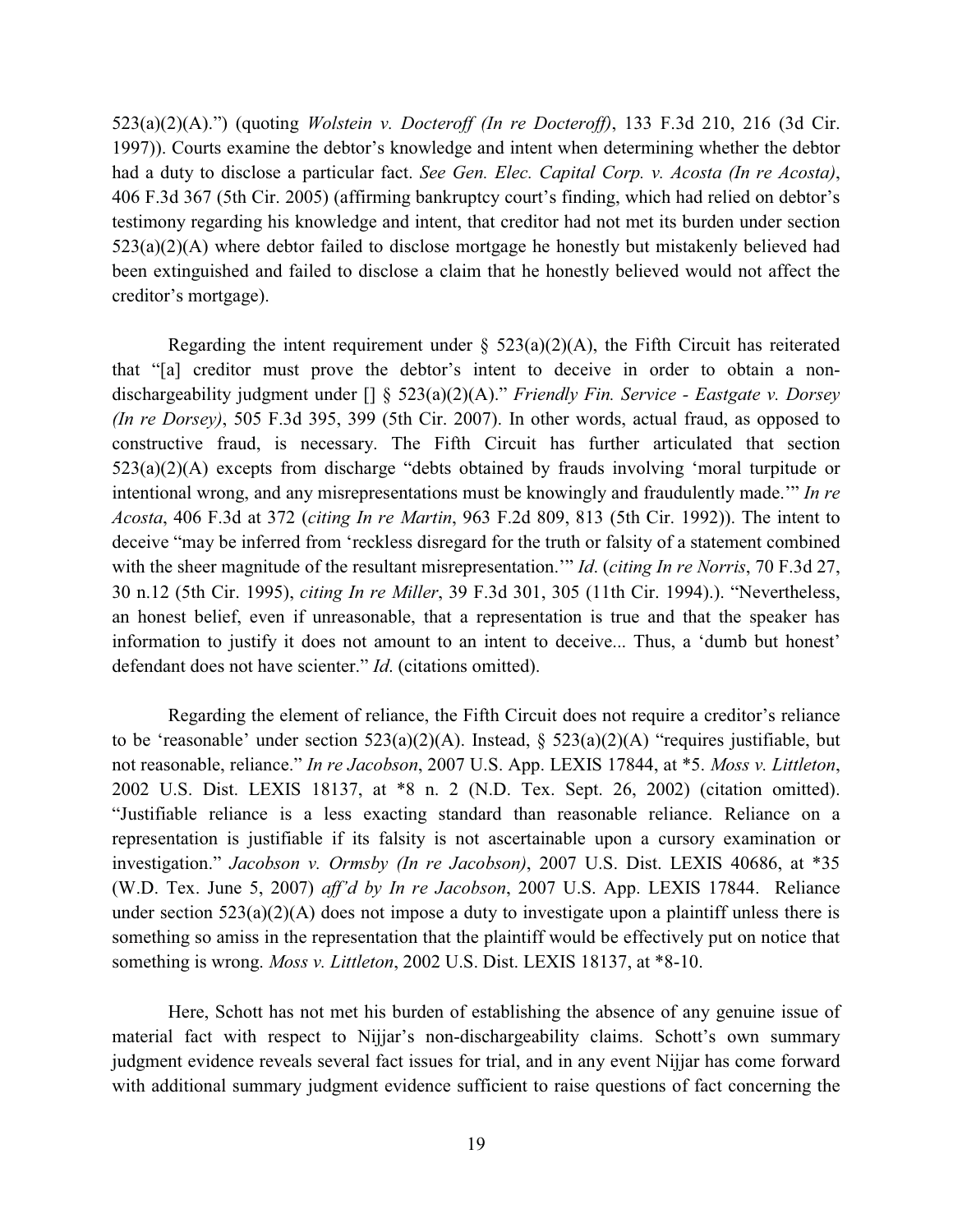assertions in Schott's summary judgment motion. In essence Schott argued that his summary judgment evidence established that Nijjar was aware of the existence and location of the easement when he entered into the agreement with Schott; that the home could have been built in accordance with the original specifications agreed to by the parties, which specifications did not include a pool; and that Schott, while perhaps aware of the existence of the easement, was not aware of, and thus did not fraudulently fail to disclose, the impact the easement might have on construction costs. Schott argued that his summary judgment evidence negated Nijjar's contention that Schott made misrepresentations or failed to disclose material facts. Schott's summary judgment arguments concern the misrepresentation and intent elements of Nijjar's section  $523(a)(2)(A)$  and  $(a)(6)$  claims.

First, Schott's summary judgment evidence is not clear regarding whether Nijjar had actual knowledge of the existence and location of the easement when he entered into the construction contract with Schott. The survey of the property, the deed to the property, the Declaration of Covenants, and the title insurance policy all make reference to the easement with varying degrees of specificity. However, in Nijjar's discovery responses (Exhibit 23 to Mot. Sum. J.) Nijjar states that he did not receive a copy of the survey disclosing the location of the easement on the property until after closing. In any event, Nijjar's knowledge of the existence and location of the easement has little bearing on the ultimate question of whether Schott knew, and failed to disclose, that the easement would make construction of the home in accordance with the parties' agreement (whatever that agreement might have been) impossible.

Second, regarding Schott's argument that the home could have been built in accordance with the original specifications, and that those specifications did not include a pool, Schott relies, in part, on the construction contract, the original plans for the project, Nijjar's discovery responses, and the project budget to show that not only were no specifications actually attached to the construction contract, but that the budget that was attached to the contract, as well as the original plans for the project, did not contemplate the inclusion of a pool. The construction contract (Ex. 8 to Mot. Sum. J.) specifically states that the "Contractor hereby contract and agrees to construct a residential structure, substantially in accordance with the plans and specifications signed by Owner on the above described real property. Should there be any discrepancy between the plans and the specifications, the specifications shall govern." No such specifications are actually attached to the contract, but both parties appear to have been operating according to some form of specifications (the contents of which remain in dispute). (*See, e.g.,*  Ex. 23 to Mot. Sum. J.) What Schott designates as the original plans for the project (Ex. 4 to Mot. Sum. J.), although difficult to read in the form in which they were uploaded, do not appear to include a pool. Additionally, the budget attached to the construction contract allocates zero dollars for the construction of a pool. (*See* Ex. 22 to Mot. Sum. J.) However, in a letter from David Owen to Nijjar (Ex. 4 to Schott's Reply), Owen states that the budget submitted to IndyMac was incorrect in that "cost [sic] were moved around to places they should not have been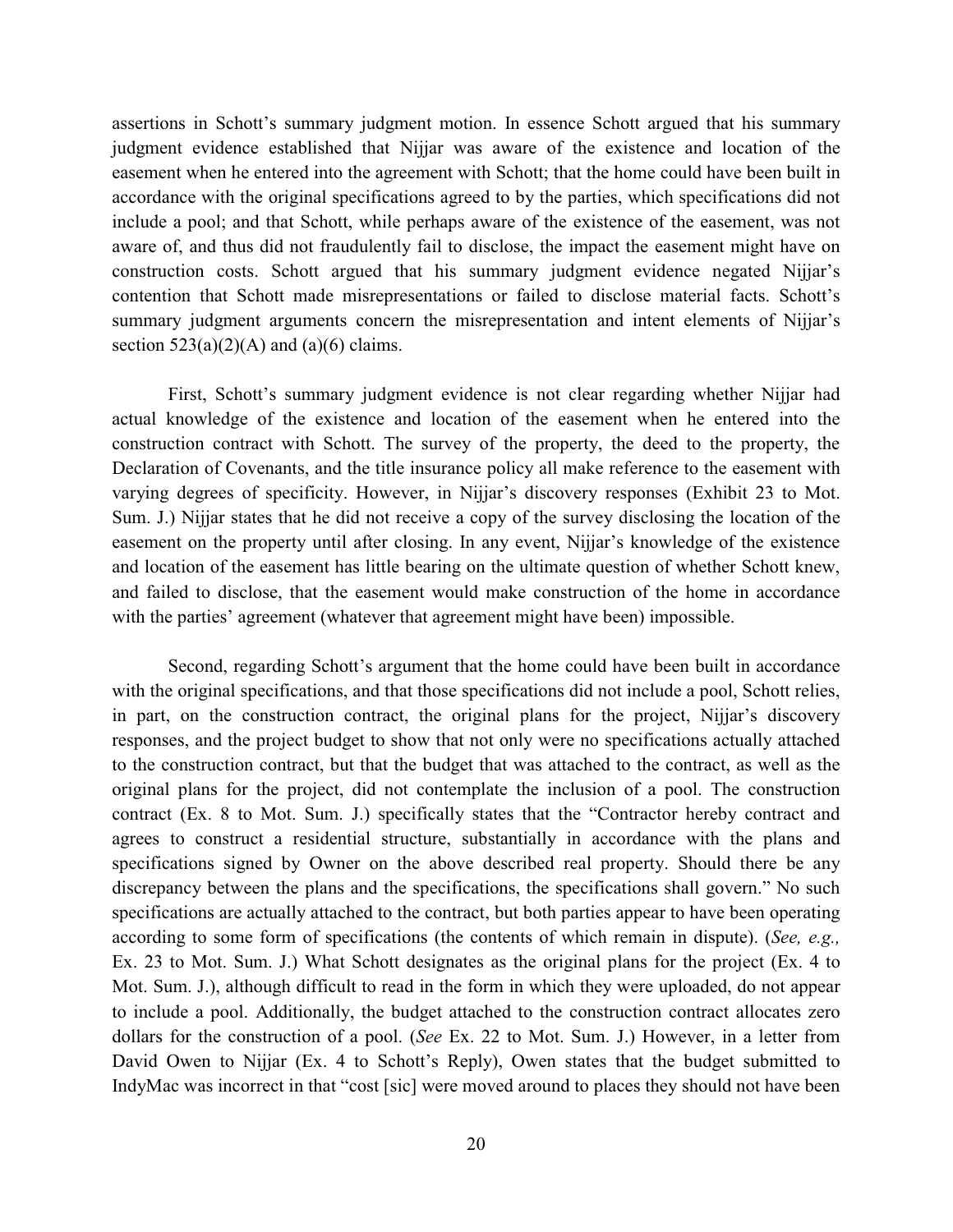as an attempt to font-load the first draw." Accordingly, the evidence is not clear as to what the correct budget actually included. Furthermore, in response to Schott's motion for summary judgment, Nijjar submitted an appraisal performed for Nijjar by FGM & Associates on February 24, 2007, shortly before closing; Nijjar claims that the specifications attached to this appraisal are the specifications originally agreed to by the parties. These specifications include a pool. (*See*  Ex. A to Nijjar affidavit.) Nijjar also submitted a flyer for the property reflecting a pool that he received from Owen as evidence that the parties always contemplated the construction of a pool. (*See* Ex. B to Nijjar affidavit.)

Schott points out in his motion for summary judgment that the construction contract contains an integration/merger clause wherein the parties agree that the contract, plans, specifications and construction budget constitute the parties' entire agreement, and that the owner has not been induced to enter into the construction contract due to any representations or promises not contained in the agreement. (*See* Ex. 8 to Mot. Sum. J.) However, as noted above, no specifications were actually attached to the contract. Accordingly, Nijjar should be permitted to introduce evidence relating to the missing specifications referred to in and incorporated as part of the construction contract.<sup>3</sup> Schott argues that the "specifications" submitted by Nijjar were not the specifications contemplated by the parties. Schott asserts that the specifications were merely promotional materials for the project that had not even been provided by Schott. Schott also questions the authenticity of the promotional materials. The court will not assess the credibility of evidence submitted by the parties at the summary judgment stage. *See Johnson v. Diversicare Afton Oaks LLC*, 597 F.3d 673, 676 (5th Cir. 2010) (noting that "[a] court reviewing a summary judgment motion must not weigh the evidence or evaluate the credibility of witnesses" but further noting that "[i]n a non-jury case, such as this one, 'a district court has somewhat greater discretion to consider what weight it will accord the evidence.'") (citations omitted). Here, considering the evidence in the light most favorable to Nijjar, the non-movant, the court concludes that genuine issues of material fact exist regarding the question of whether the parties' original agreement contemplated the construction of a pool.

Third, Schott argues that Nijjar produced no evidence establishing that Schott knew about and failed to disclose the impact the easement would have on the project's construction costs. Schott states in his affidavit that he (through Reaching New Heights) purchased the property adjacent to Nijjar's property in January, 2007, but that he had no knowledge of the easement on 6403 West Courtyard other than what was contained in the survey of the property. (*See* Ex. 3 to Mot. Sum. J.) Schott also states that he has never built any homes in that subdivision before and

l

<sup>&</sup>lt;sup>3</sup> "[A]n unsigned paper may be incorporated by reference into a paper signed by the person to be charged. The language used is not important provided the document signed by the defendant plainly refers to another writing. The incorporated document, however, 'must be referenced by name.' An incorporated document becomes part of the single agreement." *Prime Tree & Landscaping Servs. v. Americon Servs. Co.*, 2011 Tex. App. LEXIS 1953, at \*16- 17 (Tex. App. Houston 1st Dist. Mar. 17, 2011) (internal citations and quotations omitted).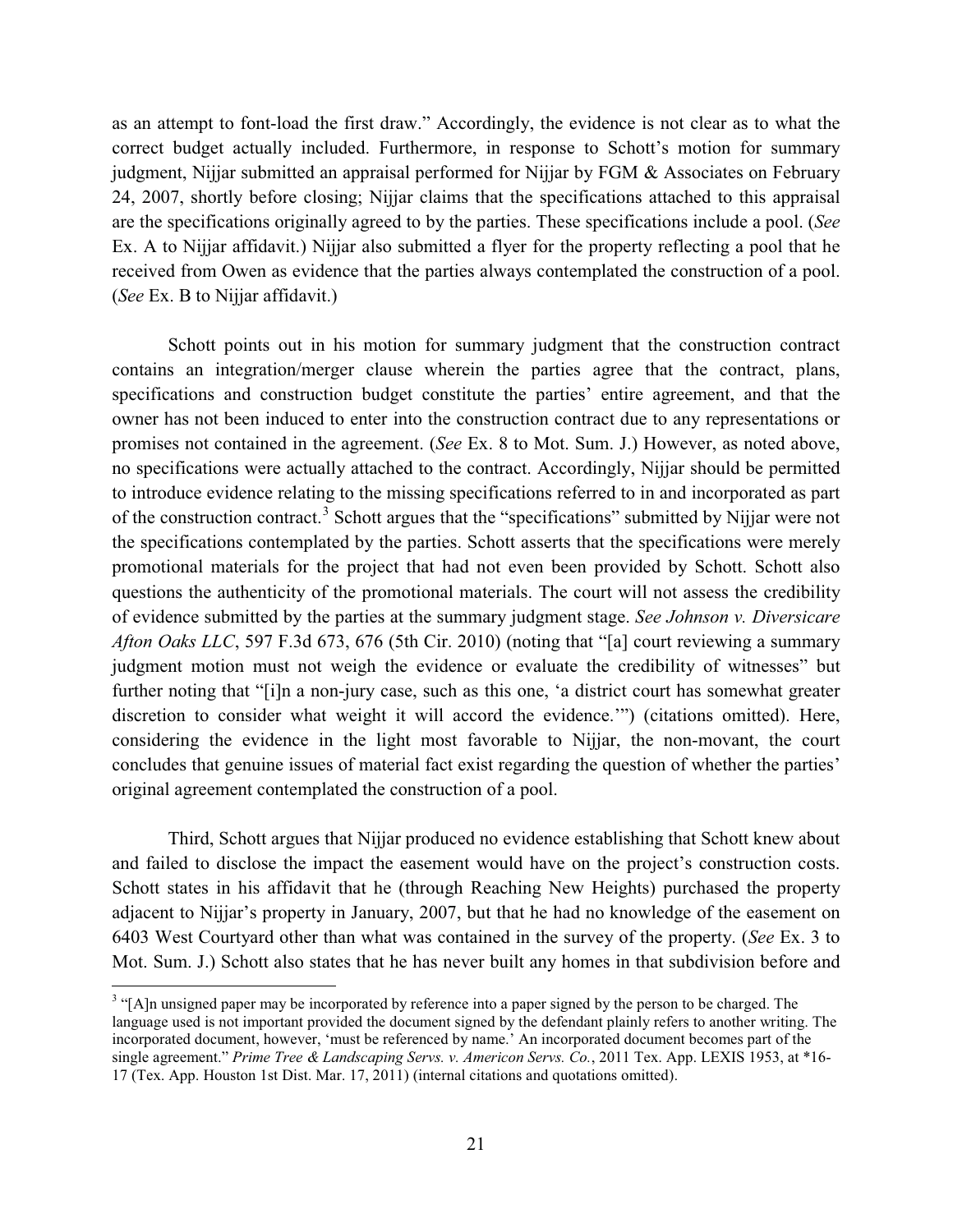that the architect hired by Reaching New Heights designed a home, without a pool, that did not encroach upon the easement. (*Id*.) This evidence does not establish the absence of any genuine issue of material fact with respect to Schott's knowledge of whether the easement would pose problems in connection with the construction of a pool. Assuming the parties' agreement contemplated the construction of a pool (as noted above, questions of fact exist concerning this issue), then the fact that Schott knew about the easement (from the survey of the property) necessarily raises questions regarding whether Schott also knew about the impact the easement might have on construction costs. And that, in turn, raises questions about whether Schott had a duty to disclose this information, considering his relative expertise and Nijjar's reliance on that expertise. In short, genuine questions of material fact exist regarding what Schott did and did not know in connection with the easement and its potential impact on the construction costs of the project.

Finally, it is worth noting that, in the context of a fraud claim such as Nijjar's section 523(a)(2)(A) claim, issues involving a person's intent usually require a trial. This is because,

[d]eterminations concerning a debtor's state of mind require a subjective assessment of the debtor's intent which often can only be made by the trier-of-fact after it has had the opportunity to assess the credibility and the demeanor of witnesses who testify at trial during both direct and cross examination.

*PNC Bank v. Laskey (In re Laskey)*, 2010 Bankr. LEXIS 3264, at \*6 (Bankr. N.D. Ohio, Sept. 17, 2010). Summary judgment on issues of intent may be appropriate, however, "where the record of the case leaves no plausible honest explanation for the debtor's action." *Id*. Here, questions of fact certainly exist regarding Schott's intentions with respect to the real estate transaction at issue here. This dispute will have to be settled through a trial on the merits.

1. Section 523(a)(6)

Section 523(a)(6) of the Bankruptcy Code excepts from discharge any debt incurred "for willful and malicious injury by the debtor to another entity or to the property of another entity." 11 U.S.C. § 523(a)(6); *Guerra & Moore Ltd., LLP v. Cantu (In re Cantu)*, 389 Fed. Appx. 342, 345 (5th Cir. 2010) (unpublished). The Supreme Court has concluded that the word "willful" in section  $523(a)(6)$  "modifies the word 'injury,' indicating that nondischargeability takes a deliberate or intentional *injury*, not merely a deliberate or intentional *act* that leads to injury." *Kawaauahu v. Geiger*, 523 U.S. 57, 61 (1998). In *Kawaauahu*, the Supreme Court distinguished intentional torts—which the Court noted "generally require that the actor intend 'the *consequences* of an act,' not simply 'the act itself'"—from negligent or reckless torts, and concluded that "debts arising from recklessly or negligently inflicted injuries do not fall within the compass of § 523(a)(6)." *Id*. at 61-64. The Fifth Circuit has articulated the Supreme Court's test as follows: "[t]he test for willful and malicious injury under  $\S$  523(a)(6), [] is condensed into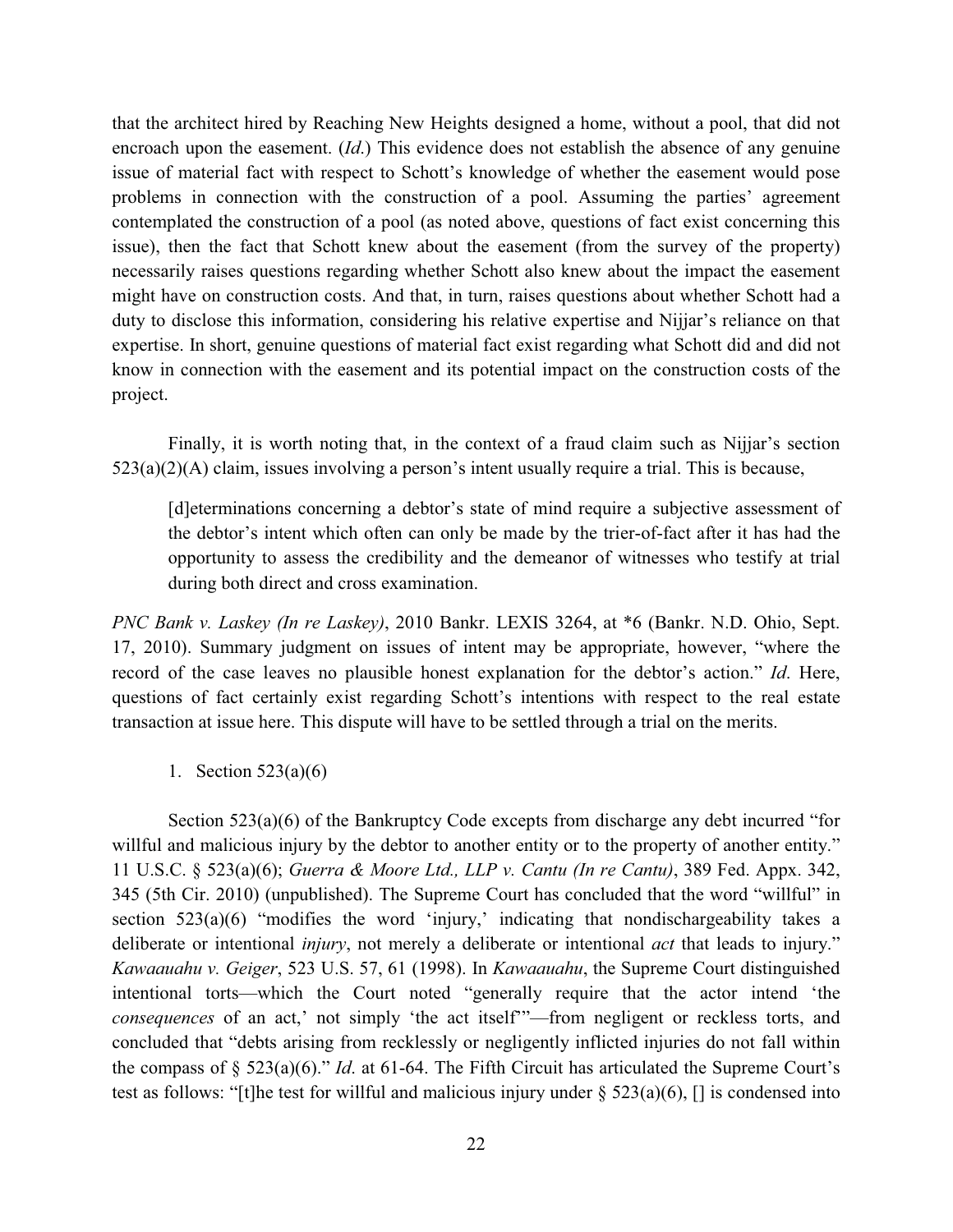a single inquiry of whether there exists 'either an objective substantial certainty of harm or a subjective motive to cause harm' on the part of the debtor." *Berry v. Vollbracht (In re Vollbracht*), 276 Fed. Appx. 360, 361 (5th Cir. 2007). In distinguishing between "willful" and "malicious," the Fifth Circuit has stated that "[c]onduct may qualify as 'willful' for purposes of § 523(a)(6) only if the alleged injury itself is deliberate or intentional, not merely where there is a deliberate or intentional act that leads to the alleged injury. Conduct may qualify as 'malicious' if it is engaged in 'without just cause or excuse.'" *Rapid Settlements, LTD v. Shcolnik*, 2010 U.S. Dist. LEXIS 118792, at \*8-9 (S.D. Tex. Nov. 8, 2010). Finally, it is worth noting that "[m]erely because a tort is classified as intentional does not mean that any injury caused by the tortfeasor is willful." Guerra *& Moore Ltd., LLP v. Cantu (In re Cantu)*, 389 Fed. Appx. 342, 345 (5th Cir. 2010) (unpublished decision).

In *Mann Bracken, LLP v. Powers (In re Powers)*, this court elaborated upon the objective prong of the Fifth Circuit's test for willful and malicious injury under section 523(a)(6). 421 B.R. 326, 334-35 (Bankr. W.D. Tex. 2009). The court stated that,

this prong should be understood as essentially evidentiary in nature and import, a kind of marker or 'badge of intent,'... In other words, objective substantial certainty as described by the [Fifth Circuit] is not actually another way to say 'reckless.'... A court is thus expected to analyze whether the defendant's actions, which from a reasonable person's standpoint were substantially certain to result in harm, are such that the court ought to infer that the debtor's subjective intent was to inflict a willful and malicious injury on the plaintiff.

*Id*. Thus, it is clear that reckless disregard of one's duties is not enough for a debt to be deemed non-dischargeable pursuant to section 523(a)(6).

Here, for the same reasons discussed above, Schott has established the absence of any genuine issue of material fact regarding either his subjective intent or an objective substantial certainty that his conduct would harm Nijjar. While Schott's summary judgment evidence, including his affidavit, was probably sufficient to shift the burden to Nijjar to come forward with evidence in support of his section 523(a)(6) claim, Nijjar's responsive summary judgment evidence raised sufficient factual questions regarding Schott's knowledge, intent and duty to disclose to survive summary judgment. Furthermore, "the grant of summary judgment on discharge motions is ordinarily not granted since such motions usually involve questions of motive and intent, where material issues of fact might exist as to the debtor's motive." *T.D. Farrell Constr., Inc. v. Schreiber (In re Schreiber)*, 2008 U.S. Dist. LEXIS 89438, at \*46 (S.D. Tex. Nov. 3, 2008) (denying cross-motions for summary judgment on plaintiff's section 523(a)(2) and (a)(6) claims because, given the debtor's conduct in light of the debtor's knowledge of the construction industry, material fact questions remained regarding the debtor's intent and motive).